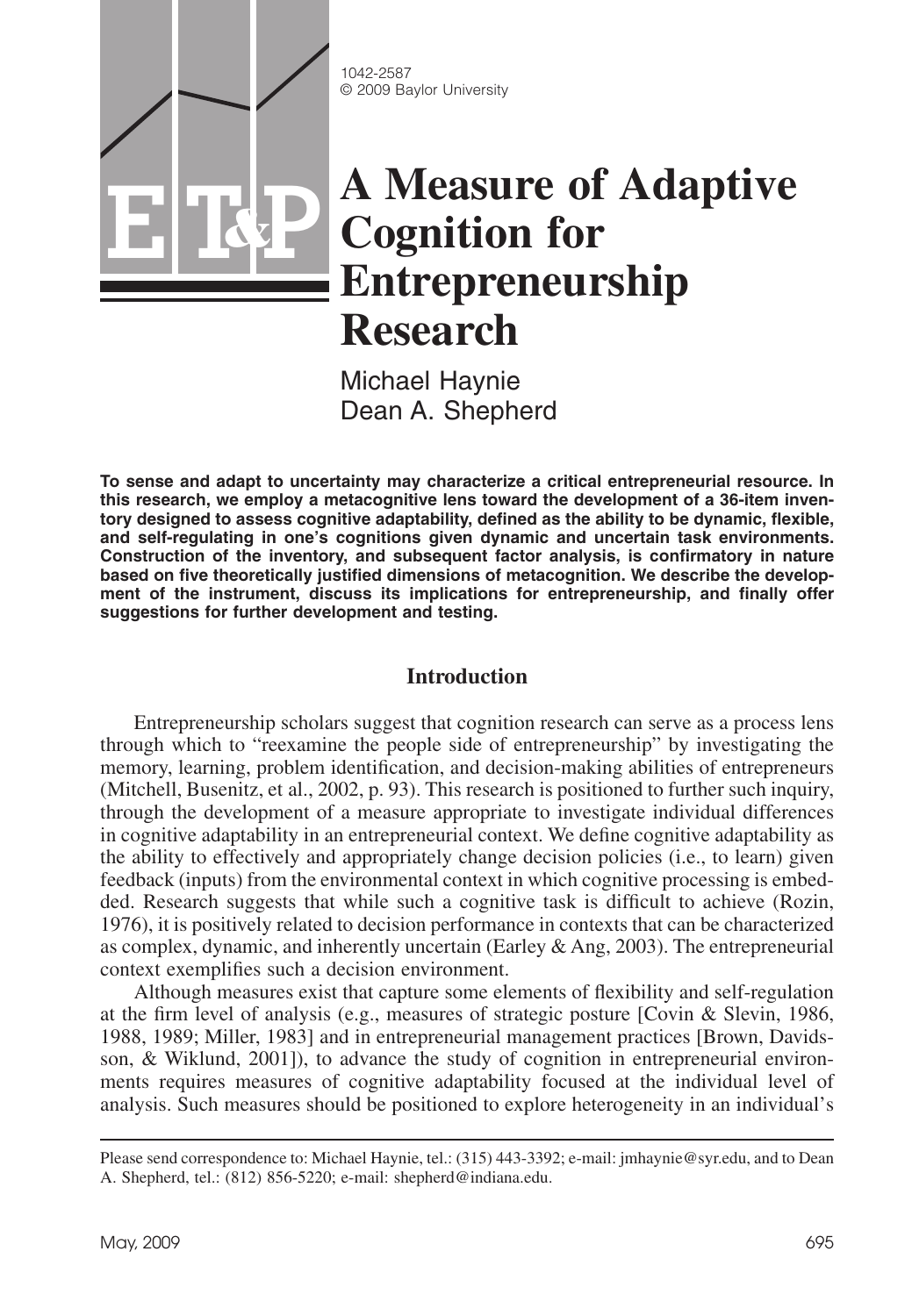performance across a wide variety of entrepreneurial tasks and situations. Currently, the most widely employed measure focused on individual self-regulation in entrepreneurship is based on Higgins's (1997) Regulatory Focus Theory, and is focused on self-regulation as a *motivation* to reduce some disparity or discrepancy between a current state and some desired end-state (Higgins). In the development of the measure of cognitive adaptability proposed here, rather than a motivational approach, we focus on cognitive processes and employ metacognitive theory. Metacognition describes a process which incorporates self-regulation, but yet advances regulation to also describe the process through which regulation informs the development and generation of new sense-making structures (heuristics) as a function of a changing environment (Flavell, 1987; Nelson, 1996). Research indicates that individuals who are more metacognitive in the way that they approach a task or a situation are: (1) more likely to recognize the fact that there are multiple decision frameworks available to formulate a response; (2) more likely to engage in the conscious process of considering those multiple alternatives; and (3) more likely to be sensitized and receptive to feedback from the environment and to incorporate that feedback into subsequent decision frameworks (Melot, 1998; Schraw & Dennison, 1994). It is the purpose of this article to develop a measure of cognitive adaptability grounded in metacognitive theory that is appropriate for use in an entrepreneurial decision context.

This article proceeds as follows. In the next section we introduce metacognition as the theoretical perspective for developing a measure of cognitive adaptability. We then describe the construction and evaluation of a 36-item "Measure of Adaptive Cognition (MAC)." We conclude with a discussion of the opportunities and limitations inherent in both the measure of MAC and methods employed in its development

## **Metacognitive Theory and Cognitive Adaptability**

Metacognition describes a higher-order, cognitive process that serves to organize what individuals know and recognize about themselves, tasks, situations, and their environments in order to promote effective and *adaptable* cognitive functioning in the face of feedback from complex and dynamic environments (Brown, 1987; Flavell, 1979, 1987). To think metacognitively describes such activities as "to be self-aware, to think aloud, to reflect, to be strategic, to plan, to have a plan in mind, to know what to know, to self-monitor" (Guterman, 2002, p. 285). Metacognition is considered to be, at least in part, a conscious process (referred to as metacognitive awareness [Flavell, 1979; Nelson, 1996]) that is situated within a social context (Allen & Armour-Thomas, 1993; Jost, Kruglanski, & Nelson, 1998) and different from cognition. Indeed, empirical studies indicate that metacognition is separate from other cognitive constraints on learning, such as intelligence, and that an individual's development and application of metacognitive processes cannot be predicted "with even a moderate degree of accuracy" from domain knowledge (Glenberg & Epstein, 1987; Haynie & Shepherd, 2009).

#### **An Entrepreneurial Example**

To differentiate metacognition from cognition, we offer an example both situated in the extant entrepreneurship literature, and also in an entrepreneurial decision context: Consider an entrepreneur who is tasked with proposing a marketing strategy for a new venture. Before the entrepreneur is prepared to evaluate alternative marketing strategies, the entrepreneur must first formulate a strategy to frame how he or she will "think" about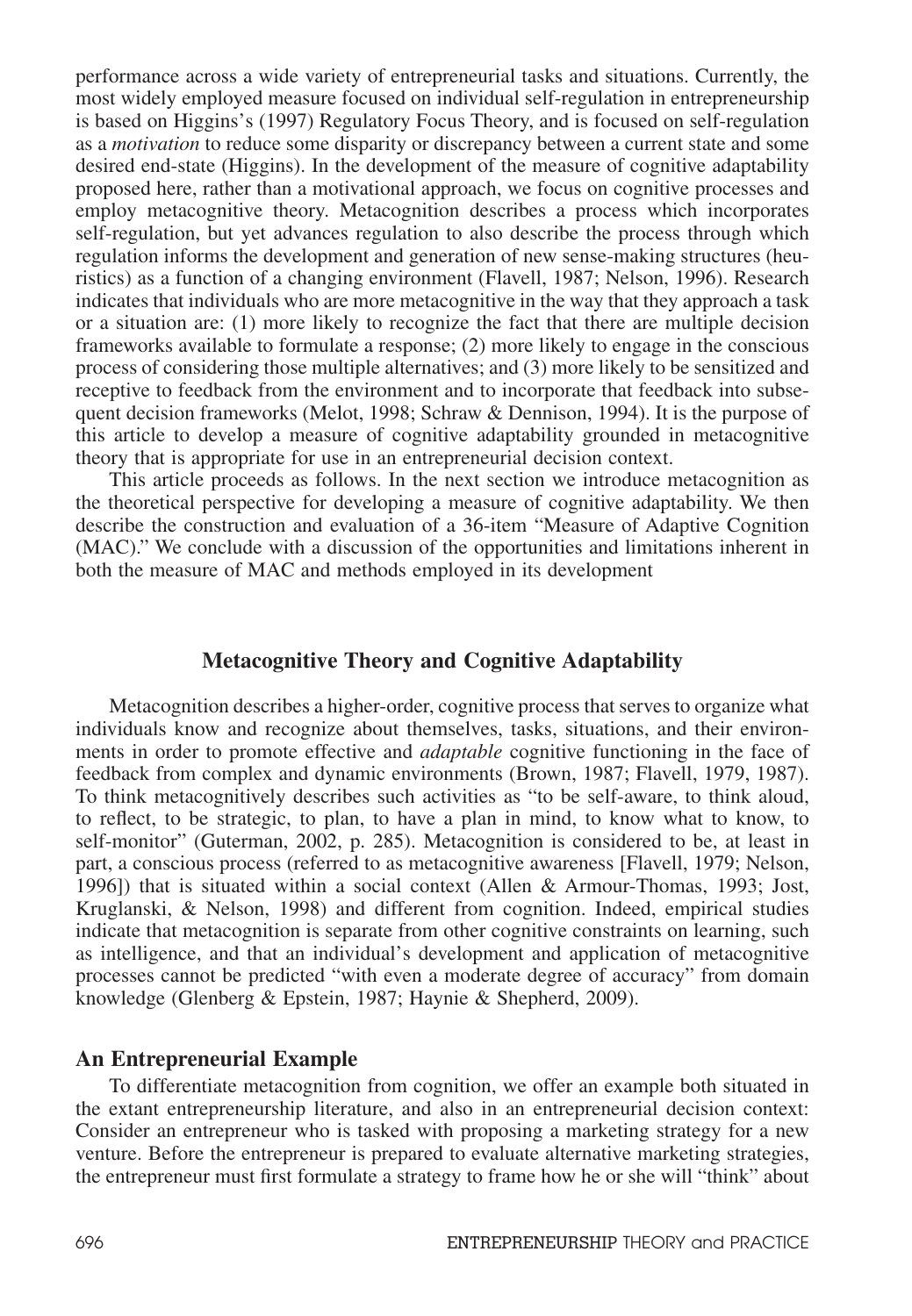this task. This process is *metacognitive*. Suppose that the entrepreneur identifies an effectual reasoning strategy as appropriate to apply to the *cognitive task* of developing and evaluating alternative outcomes (Sarasvathy, 2001), he or she then applies an effectual reasoning strategy to consider the entrepreneurial task, and that strategy (effectuation) defines the set of available, alternative outcomes from which the entrepreneur will ultimately select a response (the selection of a causal strategy to "think" about the entrepreneurial task would likely result in a very different set of alternative strategies). The process responsible for ultimately selecting a response (e.g., a guerilla marketing campaign from other marketing campaigns) is cognitive. Thus, to study metacognition is *not* to study why the entrepreneur selected the guerrilla marketing strategy (cognition), but instead to study the higher-order cognitive process that resulted in the entrepreneur framing the task effectually and subsequently the guerrilla marketing strategy being included in a set of alternative responses to decision task (metacognition).

Important here is the recognition that the thinking of individuals, when faced with a cognitive task, can be both constrained and propelled by metacognition; that is to say that metacognition describes the process through which individuals are aware and reflect upon the range of strategies (or create new strategies) appropriate to apply to a given task, and consider each relative to its utility in addressing the decision task at hand (Ford, Smith, Weissbein, Gully, & Salas, 1998; Staw & Boettger, 1990). Objectively, the entrepreneur could have applied any number of strategies to frame how to think about the entrepreneurial task. A metacognitively aware entrepreneur will recognize this fact, engage in the process of identifying alternative strategies that maximize the likelihood of achieving his/her goal (in this case, identifying the most appropriate marketing strategy). Alternatively, studies have demonstrated that individuals constrained in their metacognitive abilities are less likely to engage alternative strategies and are therefore less adaptable when the decision context changes, or when the decision context is novel and uncertain (Earley & Ang, 2003). The implications of this process for dynamic, adaptable thinking are important, in that metacognitive processing is responsible for formulating the set of available alternatives from which the entrepreneur considers when faced with a decision task. Scholars doing research in this area focus empirical tests on questions such as the extent to which the entrepreneur may have reflected on past events, drawn on experiences, intuition, or specific knowledge in the processing of formulating a strategy to "think about" the task at hand.

Based on metacognition research, and integrated with related work in social cognition (selectively reviewed below), we conceptualize cognitive adaptability as the aggregate of metacognition's five theoretical dimensions: *goal orientation, metacognitive knowledge, metacognitive experience, metacognitive control*, and *monitoring*. Theory suggests that these five dimensions encompass metacognitive awareness ([Griffin  $\&$ Ross, 1991; Schacter, 1996, goal orientation]; Flavell, 1979, 1987; Nelson; 1996). In Figure 1 we present our conceptual model, describing cognitive adaptability as composed of the set of interrelated processes that *together* describe metacognitive functioning. Our core assumption—that metacognitive awareness represents a bridge to cognitive adaptability—is based on the following logic: (1) individuals perceive, and subsequently assign meaning, to the characteristics of the environment in the context of their own goal orientation; and (2) individuals subsequently draw on metacognitive knowledge and experiences to generate multiple, alternative decision frameworks focused on interpreting, planning, and implementing goals to "manage" a changing environment. From this set of alternative decision frameworks, a particular framework is (3) selected and employed (metacognitive control) and (4) elicits some outcome (cognitive: i.e., comprehension, understanding; and/or behavioral: action). Those outcomes are (5) assessed in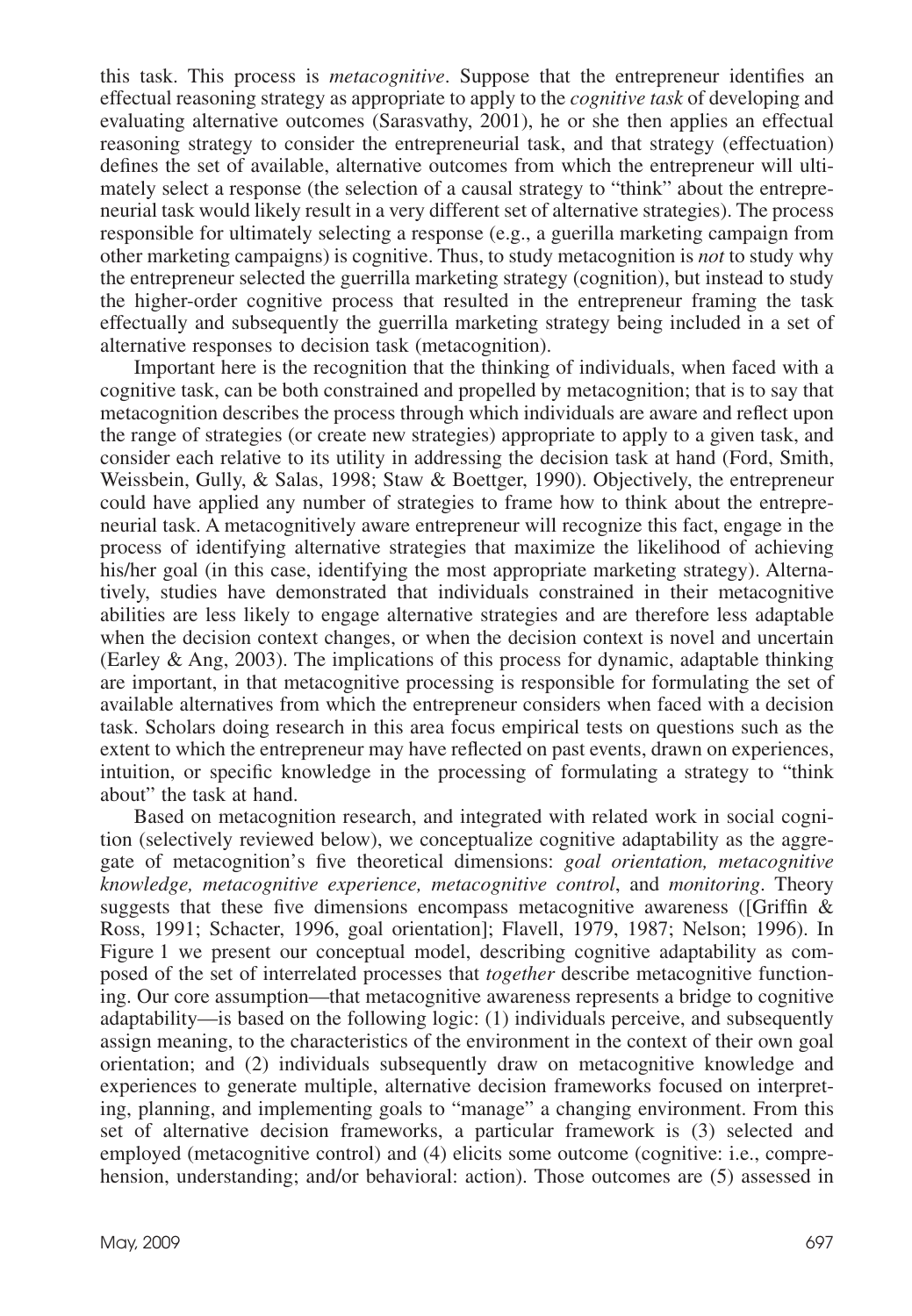Figure 1

# Conceptual Process Model



relation to the individual's goal orientation, and this monitoring serves to inform subsequent generation and selection of decision frameworks. The greater an individual's metacognitive awareness, the more adaptive the individual is given a changing decision context. We now proceed to describe each of the dimensions represented in the process model (presented in Figure 1) in the context of cognitive adaptability.

# **Goal Orientation**

Motives influence how context is perceived and interpreted (Griffin & Ross, 1991; Schacter, 1996) and at the same time, context may define an individual's motives (Wyer & Srull, 1989). Thus, we suggest that this interaction serves as the basis for the development and employment of metacognitive strategies focused on satisfying some motivation, or realizing some cognitive outcome. In an entrepreneurial context, these motivations may be, for example, to improve market share, enhance manufacturing efficiency, or increase annual revenue. Put simply, the goals entrepreneurs pursue are interpreted as a function—or as a consequence—of the environment in which those goals originate. As such, we describe the *origins* of cognitive adaptability as resulting from the conjoint effects of (1) the context in which the individual functions, and (2) the motivations of that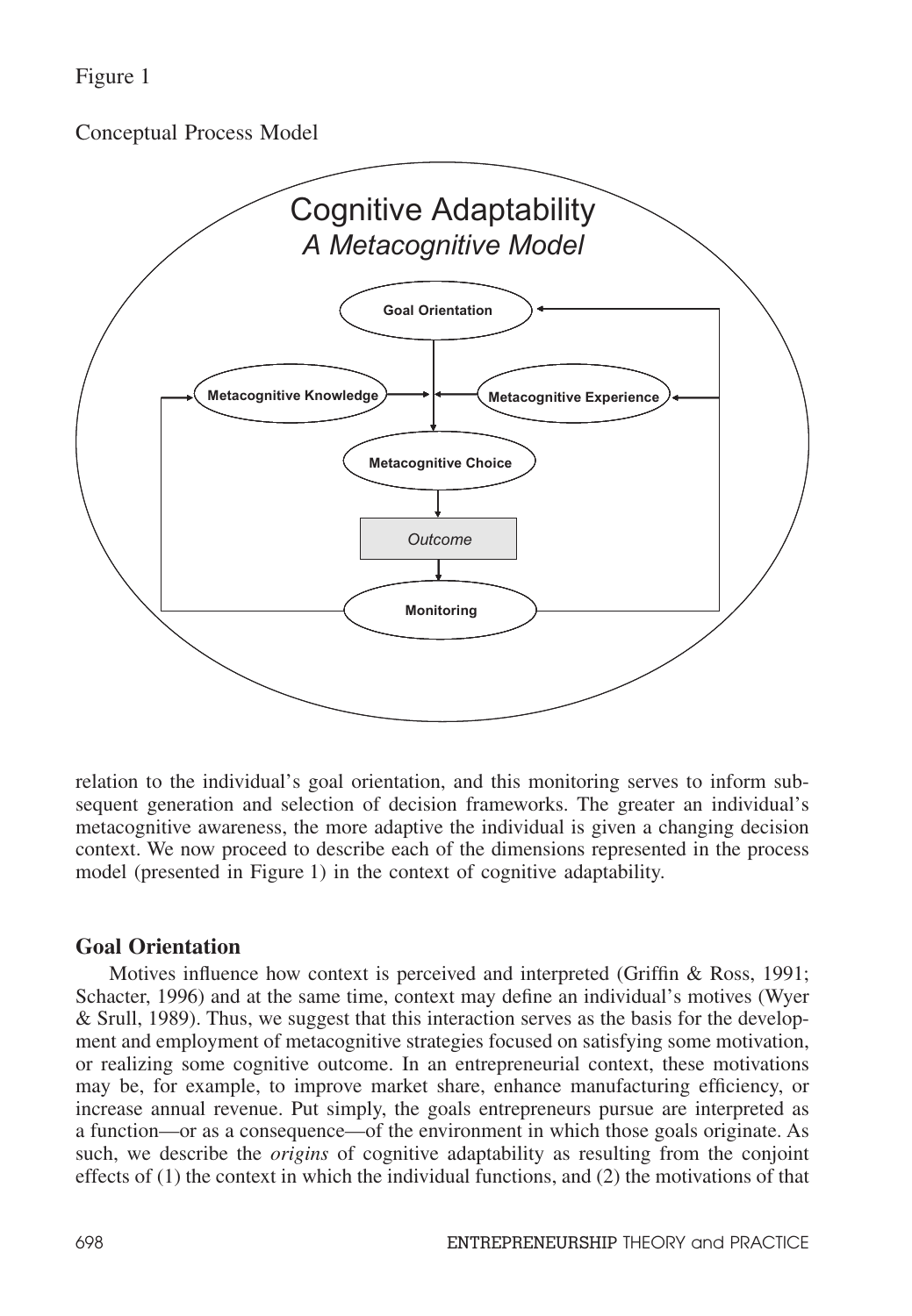individual through which context is interpreted. To capture this interaction of context and motivation, we offer the term *goal orientation*, which we define to be: *the extent to which the individual interprets environmental variations in light of a wide variety of personal, social, and organizational goals*. Goal orientation serves to engage the metacognitive resources of metacognitive knowledge and metacognitive experience.

## **Metacognitive Knowledge**

Metacognitive knowledge refers to one's conscious understanding of cognitive matters as they relate to people, tasks, and strategy (Flavell, 1987; von Wright, 1992) and can be internally and externally directed. Metacognitive knowledge can be focused both internally (self ) and externally (the environment). Metacognitive knowledge focused *internally* relates to an understanding of one's own preferences and values (e.g., an entrepreneur is aware that he or she enjoys dealing with external constituents more than employees); knowledge of one's strengths and weaknesses at certain tasks (e.g., better dealing with "hard numbers" than with people issues); and knowledge of personal strategies to cope with a changing environment (e.g., self-reflection, rational, information gathering). Metacognitive knowledge focused *externally* relates to knowledge of how other people (such as potential customers, competitors, and investors) think about their firms and their environments; knowledge of how and when to perform certain tasks (such as preparing a financial statement, writing a marketing plan); or knowledge of different strategic approaches to adapting to a changing environment (i.e., incremental innovation, discontinuous change). Thus, we define *metacognitive knowledge to be* the *extent to which the individual relies on what is already known about oneself, other people, tasks, and strategy when engaging in the process of generating multiple decision frameworks focused on interpreting, planning, and implementing goals to "manage" a changing environment*.

# **Metacognitive Experience**

Metacognitive experiences are those that are affective, based on cognitive activity, and serve as a conduit through which previous *experiences, memories, intuitions, and emotions* may be employed as resources given the process of making sense of a given decision context (Flavell, 1987). For example, a person has a metacognitive experience if he or she has the feeling that a particular task is difficult to comprehend, and *then* draws on past experience with such difficult-to-comprehend problems to inform the generation of a decision framework for approaching this new, but related, task. As with past experiences, emotions and intuitions related to past events can serve to inform the development of decision frameworks focused on new and novel decision tasks. For example, emotions such as anger, fear, grief, or joy that are cognitively associated with a past event may inform—at a metacognitive level—the process of generating future decision frameworks for use with new tasks, events, or situations related to those from which the emotions originated. Intuitions play a similar role in the metacognitive development of decision frameworks. For example, an entrepreneur may make a strategic decision based on a "hunch," reflecting reliance on intuition (Miller  $&$  Ireland, 2005). Put simply, metacognitive experiences allow individuals to better interpret their social world (Earley  $\&$  Ang, 2003) and, along with metacognitive knowledge, serve to inform the selection of an individual's decision framework. We define *metacognitive experience to be the extent to which the individual relies on idiosyncratic experiences, emotions, and intuitions when engaging in the process of generating multiple decision frameworks focused on interpreting, planning, and implementing goals to "manage" a changing environment*.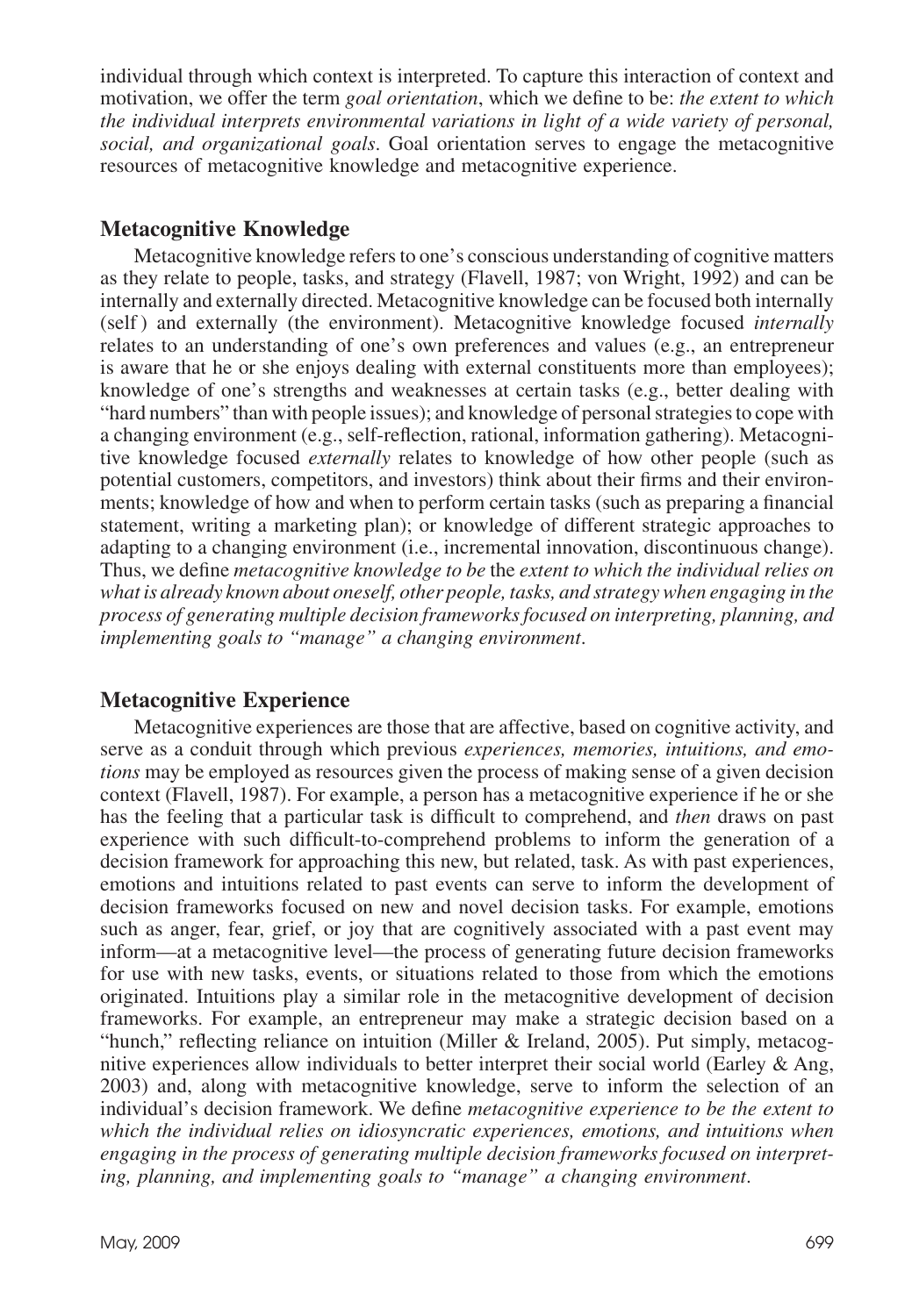## **Metacognitive Choice**

Metacognitive knowledge and metacognitive experience serve to inform strategies to "think about thinking," such as specific types of reasoning, memory retrieval processes, or the accessing of specific schema or heuristics (Schacter, 1996; Wyer & Srull, 1989). It is then in the context of the individual's goal orientation that a specific decision framework (drawn from the available set of alternatives) is selected and used by the individual to plan and implement goals to "manage" a changing environment. Consider this selection from multiple decision frameworks as analogous to a golfer selecting a specific club, given his/her goals for a particular shot. Each club in the golfer's bag represents an alternative path to action and realizing goal; getting the ball to the green and into the hole. However, given the characteristics of the particular shot at hand (in a sand trap vs. on the fairway), there is a "most appropriate" club for that shot—the club that most effectively facilitates the golfer to realize his/her goal. A cognitively adaptable individual, drawing on metacognitive knowledge and experience, has generated multiple, alternative decision frameworks as options to make sense of a changed reality (different clubs), and then selects from that set of available options the most "appropriate" framework in light of his/her goals to realize that goal. Thus, we conceptualize *metacognitive choice to be the extent to which the individual engages in the active process of selecting from multiple decision frameworks the one that best interprets, plans, and implements a response for the purpose of "managing" a changing environment*.

## **Monitoring**

The implementation of the selected decision framework will lead to action that provides feedback to further adapt cognitions (Flavell, 1979, 1987). Our model includes mechanisms to assess the outcome of the implementation of a given decision framework relative to goal orientation, metacognitive knowledge, and metacognitive experience (Flavell). Monitoring of an individual's own cognitions occurs both during and after the process of interpreting, planning, and implementing a response to a changed reality. Specifically, depending on the relationship between current performance and an individual's goal orientation, monitoring of this relationship may cue the individual to reevaluate his or her motivation (Locke, Frederick, Lee, & Bobko, 1984; Locke & Latham, 1990; Nelson, 1996; Nelson & Narens, 1994) and/or reassess his or her metacognitive knowledge, metacognitive experience, and/or the selection of the specific decision framework employed given the environment at hand (metacognitive choice). Thus, we define monitoring as *seeking and using feedback to reevaluate goal orientation, metacognitive knowledge, metacognitive experience, and metacognitive choice for the purposes of "managing" a changing environment*.

## **Research Method**

# **Participants**

Participants in this study included 432 undergraduate business students enrolled at a large western university. Administration of the instrument was done as part of a specially scheduled session outside of the normal class period. The mean age of the sample was 20.3 (standard deviation 1.28), and business majors represented 64% of the sample (the remaining 36% were representative of psychology, economics, political science, and undeclared majors who were enrolled at the time in a business course).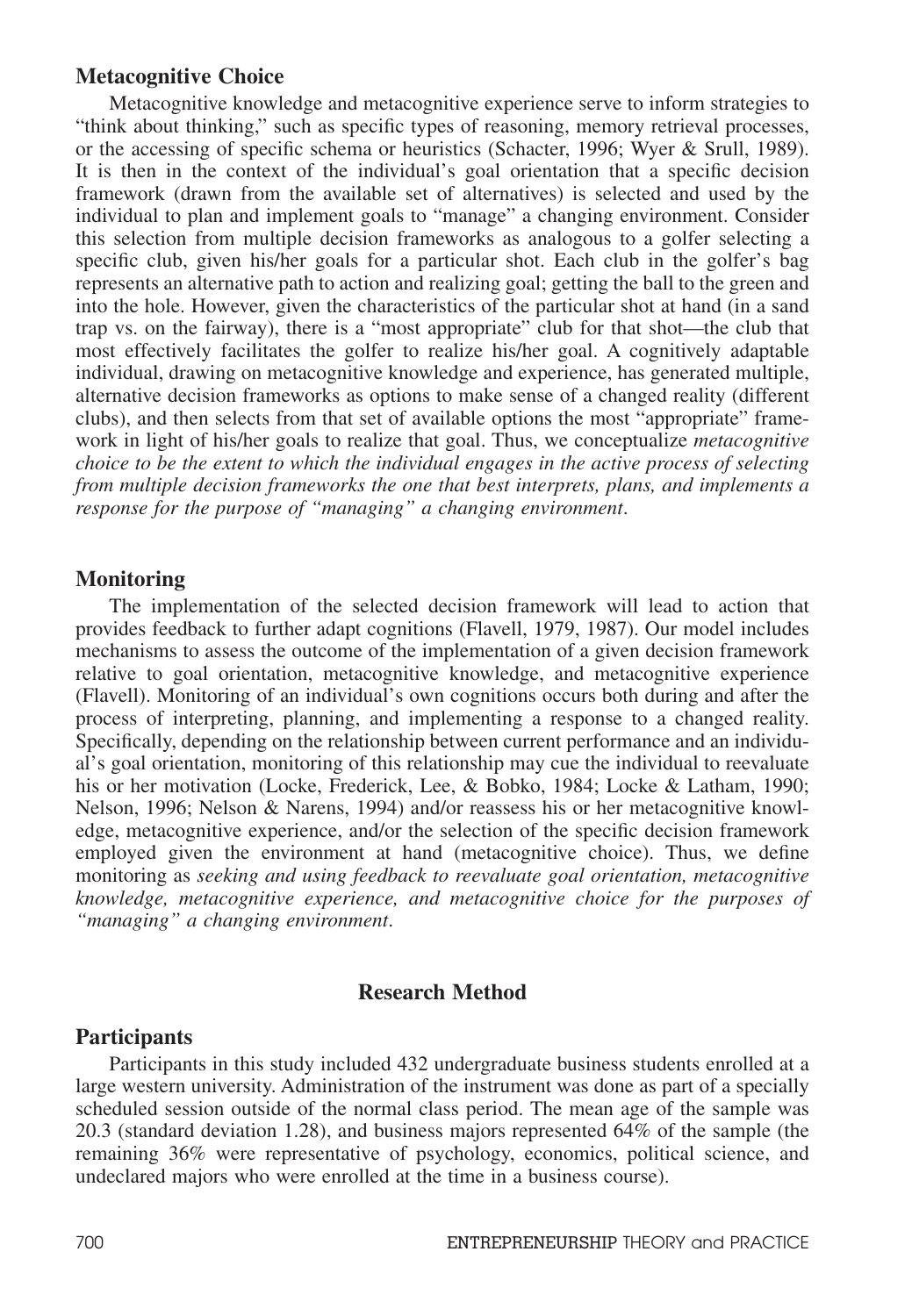Although there have been some criticisms of the use of students in behavioral (Copeland, Francia, & Strawser, 1973) and entrepreneurship (Robinson, Huefner, & Hunt, 1991) research, it is relatively common in the investigation of basic cognitive and psychological questions (e.g., Colquitt, 2001; Epstein, Pacini, Denes-Raj, & Heier, 1996; Harkness, Tellegen, & Waller, 1995), including those for use in management (e.g., Brock & Sulsky, 1994; Kacmar and Carlson, 1997; Van der Vegt & Van De Vliert, 2005). Given the psychological nature of the constructs examined in this study, precedent exists for utilizing student samples for this type of research even within management literatures. For example, Audia, Locke, and Smith (2000) asserted that student samples represent a meaningful "first step" in exploring the psychological basis for managerial behaviors.

The use of a student sample is desirable in this particular study. First, metacognition develops throughout childhood, and matures in early adulthood (Schraw, 1998). Thus, the dimensions of metacognitive processing are generally stable and defined in a population of undergraduate students. Importantly, with age and experience, it is likely that individuals generally rely more heavily on automatic, heuristic-based processing at the expense of purposeful "thinking about thinking." This, of course, is an empirical question that can ultimately be addressed with our measure of cognitive adaptability. However, it also suggests that a sample of undergraduates is ideal for developing such a measure because the full range of metacognition dimensions is likely present (which may or may not be the case with increasing levels of entrepreneurial expertise).

Second, and related to above, a student sample likely provides greater heterogeneity in metacognition than a sample of entrepreneurs. Greenberg (1987) argued that the homogeneity typical of samples constrained to actors within "productive-economic organizations" challenges the assumption of generalizability beyond a very narrowly focused population. This notion is consistent with Dipboye and Flanagan's (1979) content analysis of the I/O psychology literature. The authors found that laboratory research that relied on mostly college students "provides a firm basis for the generalization to the population of working people and adults" (Dipboye & Flanagan, p. 147), whereas those that relied on contextually grounded samples (managers, CEO, team leaders) were exceedingly homogeneous (male, professional, educated, etc.), and therefore potentially constrained in their generalizability. We suggest that a sample of entrepreneurs would be similarly constraining to the empirical investigation of a basic psychological process like metacognition. Such constraints would adversely impact the usefulness of a metacognitive measure, such as testing differences in cognitive adaptability across different levels of entrepreneurial nascency, including those that have not taken any steps toward entrepreneurial action.

#### **Instrument**

Construction of our MAC began with adaptation of an instrument proposed by Schraw and Dennison (1994). Schraw and Dennison developed an inventory to assess metacognitive awareness embedded within an educational context. As argued above, entrepreneurship—different from an educational environment—represents a context that is defined by a myriad of tasks and potential outcomes (see Hitt, Keats, & DeMarie, 1998). Therefore, while a specialized measure of metacognitive awareness is appropriate given discrete tasks such as reading comprehension and mathematics, a generalized measure is required to capture cognitive adaptability in the entrepreneurial context. Thus, we began by rewriting Schraw and Dennison's original items to remove the implication of an education context from each item (i.e., ... When reading a book chapter in preparation for a test. . . .) and refocused the questions on generic tasks and/or situations. Nine of Schraw and Dennison's original items were dropped entirely based on the inability to disentangle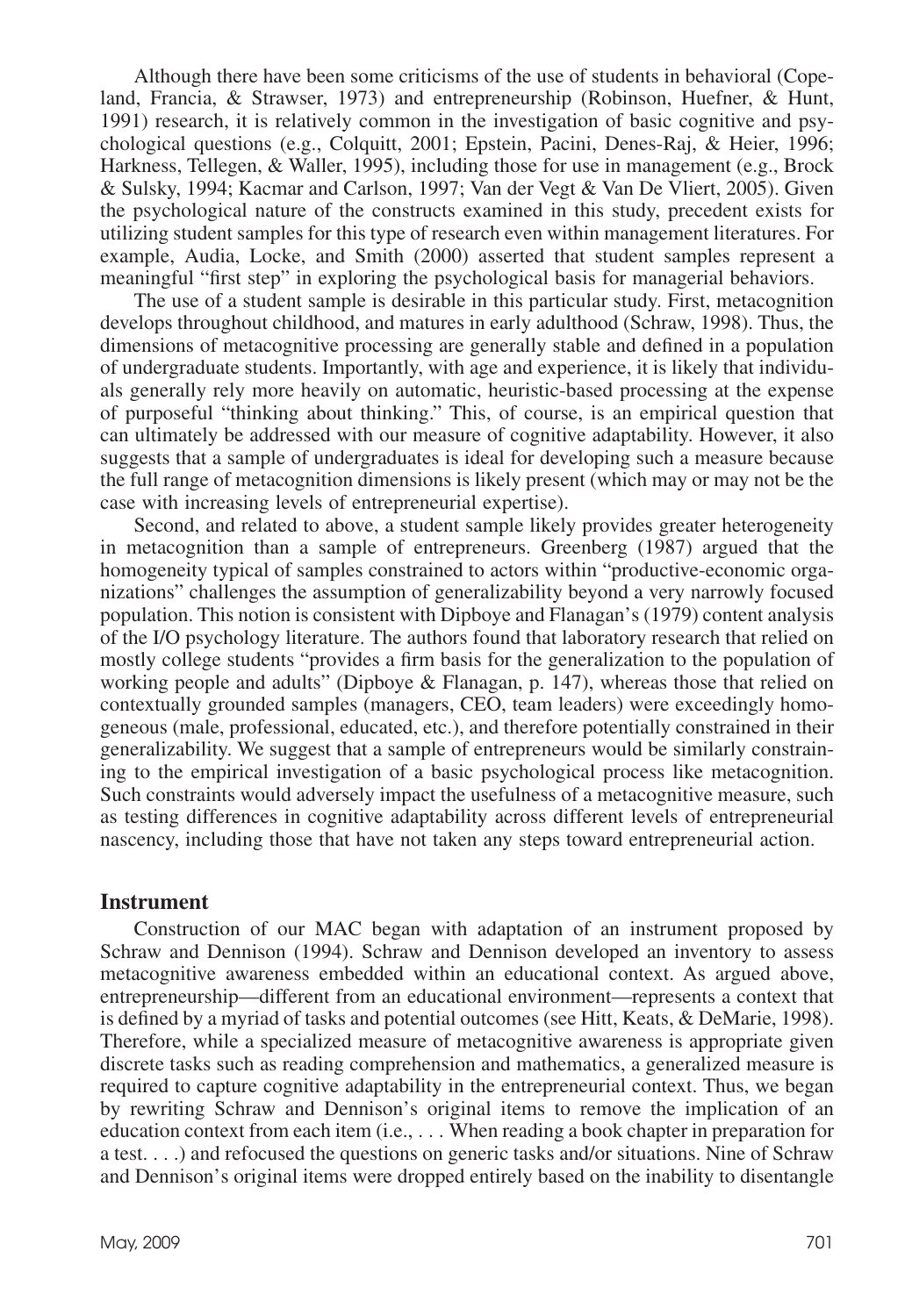the substantive focus of the item from the educational context. Eleven additional items were created and added to the adapted inventory, based on the theoretical dimensions described above. The resultant, initial item pool included 54 questions.

The scale was constructed as an 11-point, semantic differential measure (Heise, 1965), anchored on the left with the statement "not very much like me," and on the right with the statement "very much like me." The instrument included a brief set of instructions describing the purpose of the experiment, a description of the rating scale, as well as a sample question designed to reinforce the mechanics of the scale. The instructions also included a statement highlighting that this experiment was anonymous and confidential. Further, a series of additional scales were included in the questionnaire designed to assess nomological validity (described below).

#### **Confirmatory Factor Analysis (CFA)**

We proposed *a priori* five dimensions that aggregate to form MAC—representative of goal orientation, metacognitive knowledge, metacognitive experience, metacognitive monitoring, and metacognitive control. The theoretical model proposes dimensions aggregate together (positively correlate) to represent the higher-order construct. It is the purpose of this study not only to develop a measure representing the five dimensions, but also to construct an instrument consistent with the conceptual model that captures a unified construct of cognitive adaptability. Given our *a priori* five dimensions, CFA was employed to validate the solution and to determine model fit as depicted in Figure 2.

The parameters in CFA are typically estimated by maximum likelihood (ML) analysis. ML extraction allows computation of assorted indices of goodness of fit (of data to the model), and the testing of the significance of loadings and correlations between factors. ML estimates are consistent and efficient, that is, they are asymptotically unbiased and converge more quickly to their population values than most other estimators if the hypothesized model fits the data better than plausible alternatives. ML analysis requires, however, the assumption of multivariate normality (Wegener & Fabrigar, 2000). Bernstein (1988) suggested that to assess whether multivariate normality has been violated, the researcher should "compute the means and standard deviations of the items on each factor. If you find large differences in means there is strong reason to attribute the factors to statistical rather than to substantive bases" and assume a violation of multivariate normality (p. 398). We adopted this approach and using a two-sample *t*-test found that there was no statistically significant difference between the means ( $p > 0.10$ ). Therefore, because multivariate normality is not violated, ML is used in this study to determine the initial solution. Further, additional pretests were performed on the data to assess the structure of the data matrix to determine its suitability for ML analysis. Specifically, measures of sampling accuracy (MSA), which quantify the intercorrelations among inventory items, were evaluated using an anti-imaging correlation. In a similar way, the Bartlett's Test of Sphericity determines whether the correlation matrix is an identity matrix, which would indicate that the factor model is inappropriate. Specifically, the Bartlett's Test of Sphericity is used to test the null hypothesis that the items in the population correlation matrix are uncorrelated (Nunnally & Bernstein, 1994). The significance level gives the result of the test, such that small values ( $p < .05$ ) indicate that the data do not produce an identity matrix and hence are suitable for factor analysis. Larger values indicate that the data more likely produce an identity matrix and hence are less suitable for factor analysis. As a result of these pretests, 12 of the original 54 items were removed from the item pool and subsequent analysis. The MSA statistic for the remaining set of 42 items was .848, indicating that the data is highly suited for the application of factor analysis techniques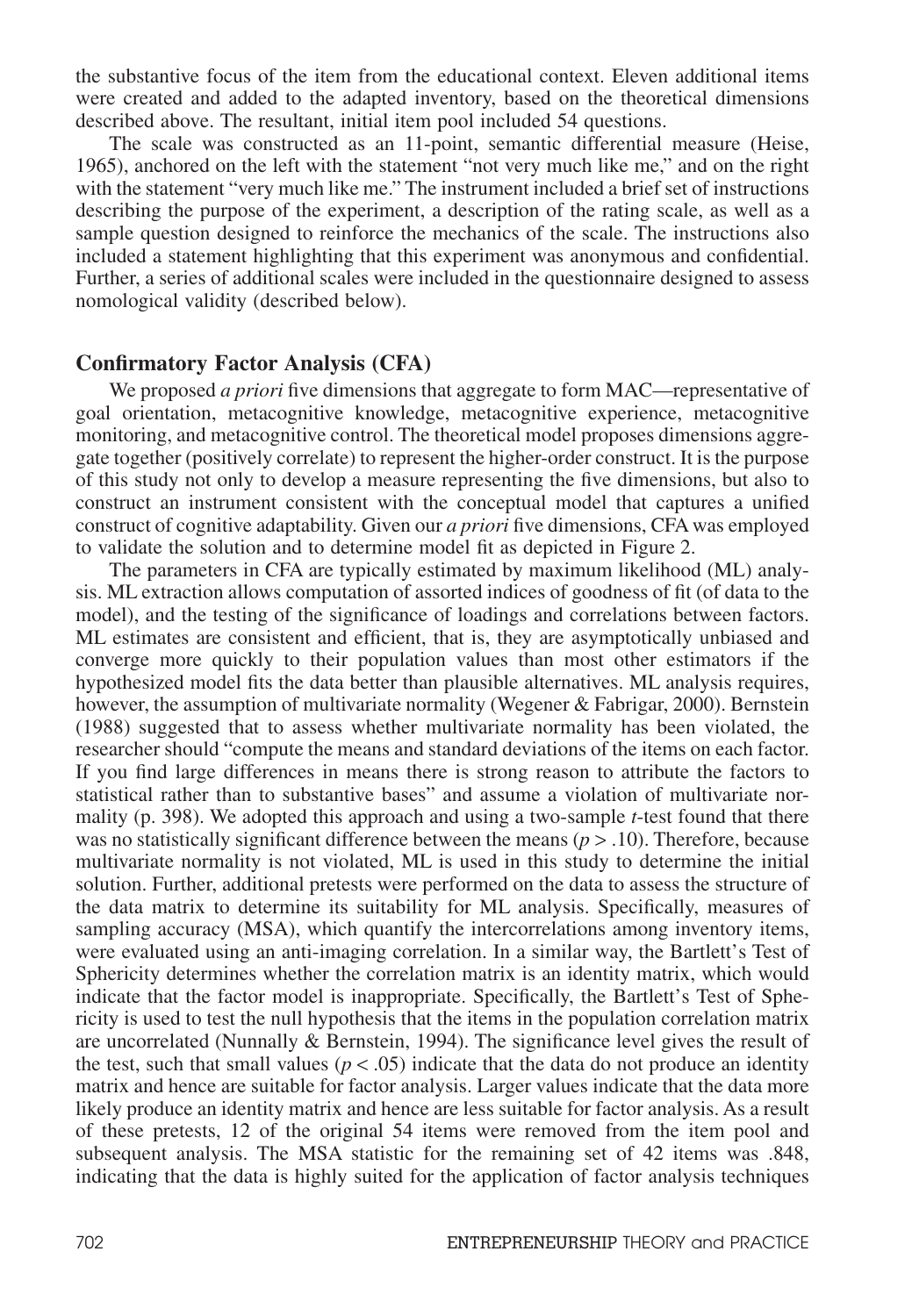Figure 2



Hierarchical Dimensions of Metacognitive Awareness—5-Factor Solution

(Hair, Anderson, Tatham, & Black, 1998). Further, the Bartlett's Test of Sphericity demonstrated a significance level of .000, and thus small enough to reject the hypothesis that the variables are uncorrelated (Nunnally & Bernstein, p. 469).

We define an individual's level of cognitive adaptability as the aggregation of five dimensions (goal orientation, metacognitive knowledge, metacognitive experience, metacognitive control, and monitoring), suggesting correlation between the dimensions. Given our approach, we use oblique rotation—specifically a *promax* rotation—because it offers the best description of *correlated* factor patterns. Employing promax rotations (i.e., oblique), rather than arbitrarily constraining the factor rotation to an orthogonal (90-degree angle) solution, the promax solution identifies the extent to which each of the factors are correlated. Rummel (1970) suggests that "oblique rotation has greater flexibility in searching out patterns regardless of their correlation" (see also Reis & Judd, 2000, p. 417).

In assessing the significance of factor loadings, it is reasonable to adopt an approach similar to determining the statistical significance of correlation coefficients. However, Hair et al. (1998) note that factor loadings have significantly larger standard errors than typical correlations; thus, the significance of factor loadings should be interpreted at considerably stricter levels and care exercised in distinguishing between statistical and practical significance. The authors suggest that only those loadings "sufficiently strong" to distinguish themselves as a true factor should be interpreted as being practically significant. As such we employ the idea of statistical power analysis, given the inflation of the standard errors in factor loadings, to determine the appropriate level of significance.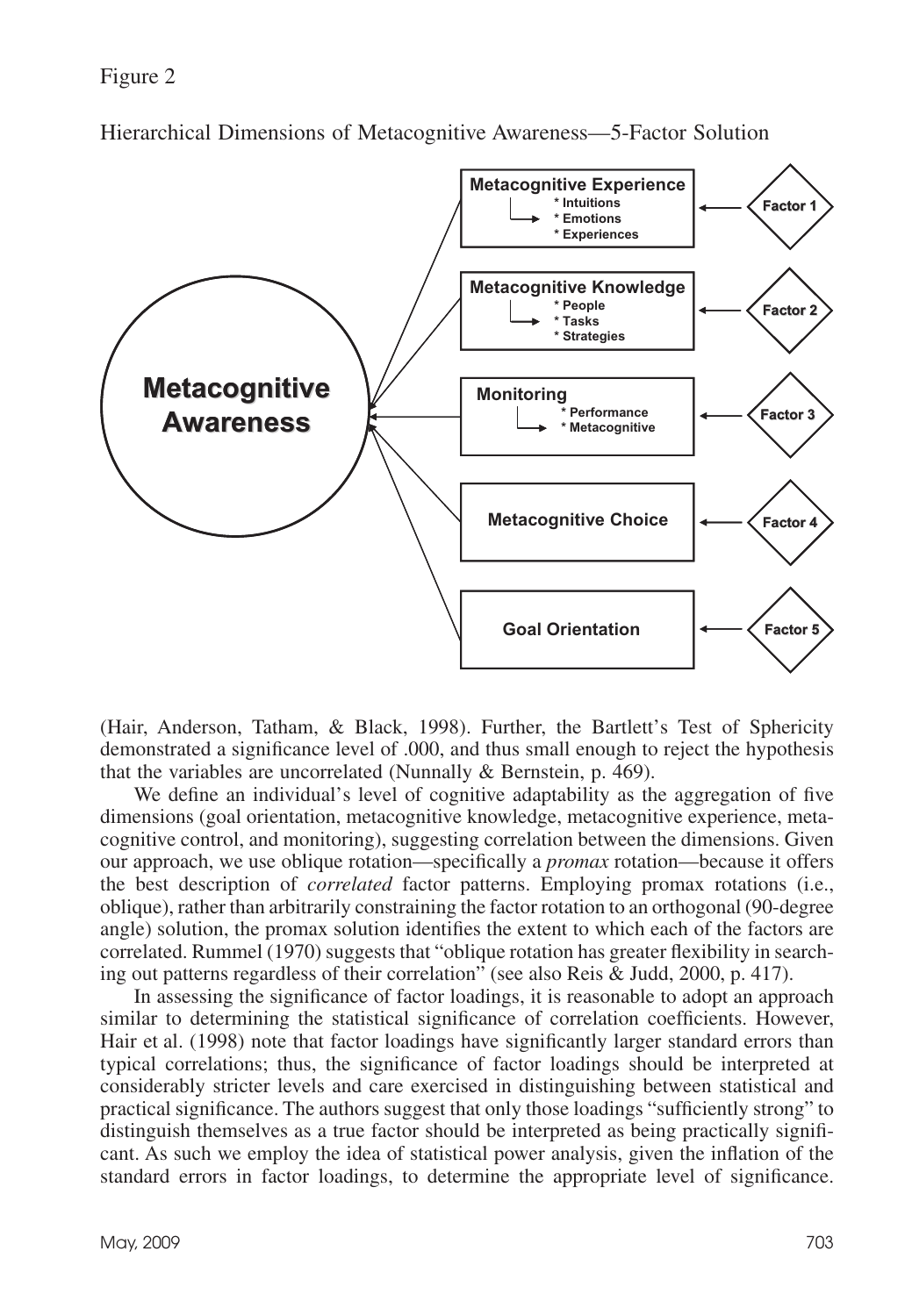Assuming the standard errors to be twice those of standard correlation coefficients, given a sample  $n = 432$ , a power level of 80%, and a significance level of 0.05, Hair et al. (table 3.2, p. 112) indicate that loadings of .45 or higher are required for significance. This standard was applied only as a minimum standard given the discussion of practical versus statistical significance described above. In some cases, measures which loaded significantly given the .45 threshold, but that represented an outlier given the other loading values in a particular factor, were classified as not practically significant and were thus eliminated.

#### **Analysis**

A restricted analysis employing ML and a *promax* rotation generated a five-factor solution as determined by eigenvalues greater than 1. In addition, an examination of the resulting scree plot confirmed this finding. This solution explained 64.93% of the variance over the five proposed dimensions. The "goodness of fit" of a factor model is assessed by comparing the observed covariance with the covariance predicted by the model. Large discrepancies between the observed covariance, and the covariance predicted by the model is indicative of poor model fit. The ML algorithm used to estimate the parameters in the model minimizes a chi-square statistic that compares the observed and predicted covariance. We found the goodness-of-fit test to be significant ( $p < .000$ ), and therefore we have no basis to reject the null hypothesis that the discrepancy between the observed and predicted covariance is equal to zero. Six items did not significantly load on any one factor (or were deemed practically insignificant) and were subsequently eliminated from further analysis, resulting in a 36-item measure. In Table 1, we report the factor loadings, eigenvalues, and variance explained statistics, as well as all loadings greater than .30 such that cross loadings are apparent. The 36 items that constitute the MAC are listed in the appendix.

To determine how these five factors aggregate together, we used structural equation modeling (SEM) to investigate both the significance level and direction of the correlations between the factors, as illustrated in Figure 2. Findings indicate that the five dimensions are significantly correlated  $(p < .05)$ , and those correlations are positive indicating that these five dimensions work together to capture general cognitive adaptability. Further, by employing SEM, we are able to compare our 5-factor model to possible alternative interpretations of the correlations within the data matrix. Specifically, we collapsed our five dimensions to represent a single construct (a 1-factor model). Fit statistics for both the 5-factor and 1-factor model are reported in Table 2. We examined several recommended measures of goodness of fit including the normed-fit index (NFI), the root mean squared error of approximation (RMSEA), and the ratio of chi-squared to degrees of freedom  $(\chi^2/df)$ , the adjusted goodness-of-fit index (AFGI), and the goodness-of-fit index (GFI). Values exceeding .90 are generally accepted to indicate good model fit for the NFI and GFI (Hatcher, 1994). Hu & Bentler (1999) suggested that an appropriate "cutoff" for the RMSEA is approximately .06. Finally, values less than 5 are indicative of good model fit based on the ratio of chi-square relative to degrees of freedom (Wheaton, Muthen, Alwin, & Summers, 1977).

## **Reliability**

Reliability describes a condition where the scale yields consistent measures over time (Straub, 1989). The literature offers several types of reliability. Internal consistency tends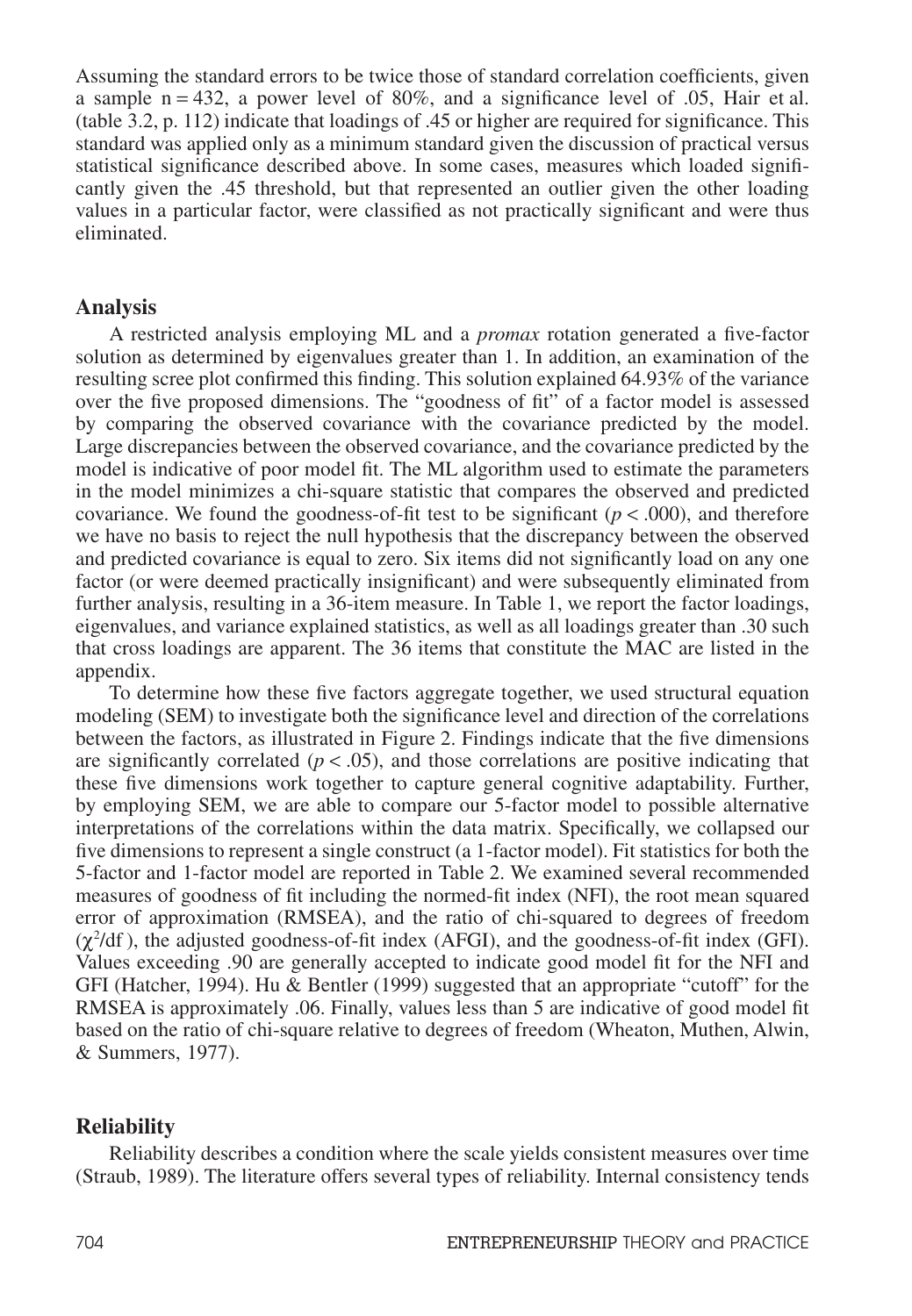| c, |  |
|----|--|
|    |  |

| Inventory<br>item   | Factor 1<br>(goal<br>orientation) | Factor 2<br>(metacognitive<br>control) | Factor 3<br>(metacognitive<br>knowledge) | Factor 4<br>(metacognitive<br>monitoring) | Factor 5<br>(metacognitive<br>experience) |
|---------------------|-----------------------------------|----------------------------------------|------------------------------------------|-------------------------------------------|-------------------------------------------|
|                     |                                   |                                        |                                          |                                           |                                           |
| Item 17             | .750                              |                                        |                                          |                                           |                                           |
| Item 49             | .750                              |                                        |                                          |                                           |                                           |
| Item 51             | .701                              |                                        |                                          |                                           |                                           |
| Item 44             | .668                              | .302                                   |                                          |                                           |                                           |
| Item 53             | .650                              |                                        |                                          |                                           |                                           |
| Item 50             |                                   | .715                                   |                                          |                                           |                                           |
| Item 54             |                                   | .569                                   |                                          |                                           | .301                                      |
| Item 11             |                                   | .551                                   |                                          |                                           |                                           |
| Item 52             |                                   | .546                                   |                                          |                                           |                                           |
| Item 36             |                                   | .540                                   |                                          |                                           |                                           |
| Item 25             |                                   |                                        | .583                                     |                                           |                                           |
| Item 21             |                                   |                                        | .572                                     |                                           |                                           |
| Item 23             |                                   |                                        | .544                                     |                                           |                                           |
| Item 30             |                                   |                                        | .491                                     |                                           |                                           |
| Item 22             |                                   |                                        | .862                                     |                                           |                                           |
| Item 08             |                                   |                                        | .735                                     |                                           |                                           |
| Item 15             |                                   |                                        | .574                                     |                                           | .325                                      |
| Item 02             |                                   |                                        | .824                                     |                                           |                                           |
| Item 06             |                                   |                                        | .724                                     |                                           |                                           |
| Item 03             | .317                              |                                        | .566                                     |                                           |                                           |
| Item 48             |                                   |                                        | .608                                     |                                           |                                           |
| Item 45             |                                   |                                        |                                          | .694                                      |                                           |
| Item 46             |                                   |                                        |                                          | .605                                      |                                           |
| Item 38             |                                   |                                        |                                          | .515                                      |                                           |
| Item 47             |                                   |                                        |                                          | .706                                      |                                           |
| Item 41             |                                   |                                        |                                          | .643                                      |                                           |
| Item 42             |                                   |                                        |                                          | .607                                      |                                           |
| Item 43             |                                   |                                        |                                          | .630                                      |                                           |
| Item 33             |                                   |                                        |                                          |                                           | .815                                      |
| Item 34             |                                   |                                        |                                          |                                           | .769                                      |
| Item 18             |                                   |                                        |                                          |                                           | .538                                      |
| Item 09             |                                   |                                        |                                          |                                           | .493                                      |
| Item 37             |                                   |                                        |                                          |                                           | .796                                      |
| Item 35             |                                   |                                        |                                          |                                           | .721                                      |
| Item 29             |                                   |                                        |                                          |                                           | .768                                      |
| Item 28             |                                   |                                        |                                          |                                           | .607                                      |
| Eigenvalue variance | 8.54                              | 2.76                                   | 2.91                                     | 2.23                                      | 2.38                                      |
| (cumulative)        | 22.20%                            | $9.68\%$ (31.88%)                      | 16.27% (48.15%)                          | $9.12\%$ (57.27%)                         | $10.66\%$ (67.93%)                        |

## Maximum Likelihood Loading

to be frequently used in the social sciences. In this study we tested internal consistency using Cronbach's alphas, which are calculated based on the average inter-item correlations. There is no standard cutoff point for the alpha coefficient, but the generally agreed upon lower limit for Cronbach's alpha is .70 (Nunnally, 1978). As stated by Straub (p. 151), "high correlations [.80] between alternative measures or large Cronbach's alphas are usually signs that the measures are reliable." Nunnally and Bernstein (1994, pp. 264–265) adopted a more lenient criterion when they stated that "in the early stages of predictive or construct validation research, time and energy can be saved using instruments that have only modest reliability, e.g. 0.70." They also stated that "It can be argued that increasing reliabilities much beyond 0.80 in basic research is often wasteful of time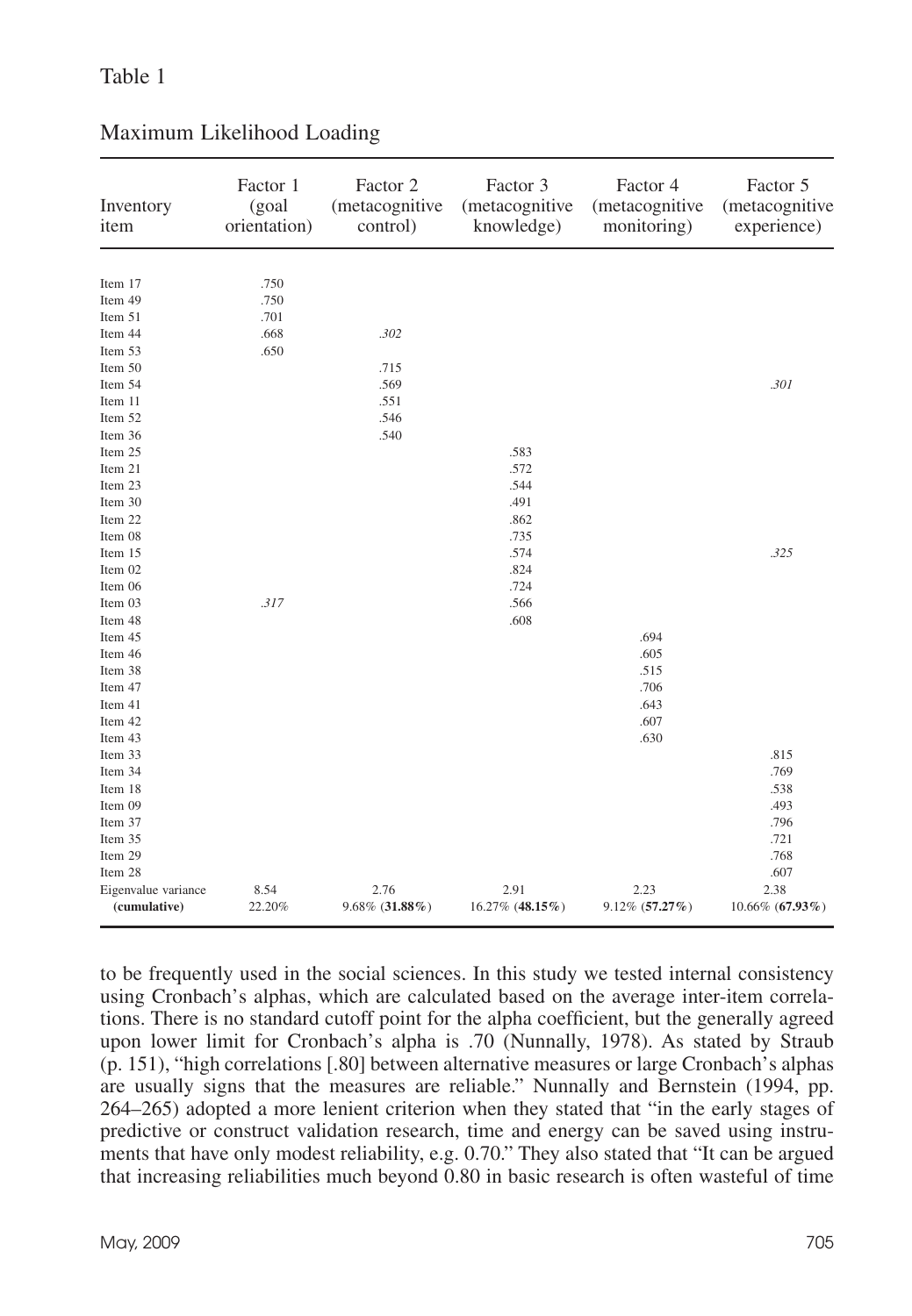## Table 2

|                                  | Measure of adaptive cognition<br>Goodness-of-fit indices, 1 and<br>5-factor models |              |             |              |              |                                   |
|----------------------------------|------------------------------------------------------------------------------------|--------------|-------------|--------------|--------------|-----------------------------------|
| Model                            |                                                                                    |              |             |              |              | N $\chi^2$ /df GFI AFGI NFI RMSEA |
| 5-Eactor Model<br>1-Eactor Model | 432<br>432                                                                         | 3.69<br>5.80 | .912<br>817 | .897<br>.802 | .931<br>.678 | .070<br>.106                      |

## Goodness-of-Fit Statistics

GFI, goodness-of-fit index; AFGI, adjusted goodness-of-fit index; NFI, normed-fit index; RMSEA, root mean squared error of approximation.

and money" (p. 265). Our findings indicate the following reliabilities for each of the five dimensions of cognitive adaptability: goal orientation is .822, metacognitive knowledge is .726, metacognitive experience is .718, metacognitive choice is .742, and monitoring is .764. Further, the Cronbach's alpha value for MAC (across all items) was .885, indicating a high degree of internal consistency in this measure.

## **Validity**

Robust tests of validity focus on validity both within the measure (between factors) and between measures (through comparisons with other, distinct measures). Tests of validity that were performed focused both within MAC (between factors) and through comparisons between MAC and other measures (nomological validity). The ultimate solution demonstrated both within and between structural validity.

Within structural validity is demonstrated when the measures that are theoretically supposed to be highly interrelated are demonstrated to be highly interrelated (Nunnally  $\&$ Bernstein, 1994). Within structural validity of the measure is established because all the items loaded more strongly on their associated factors (loading > .50), *and* because each of the factors loaded stronger on their associated factors than on any other factors (Chau & Tam, 1997). Between structural validity is demonstrated when the researcher can show that measures that should not be related to each other are not and is assessed by comparing the average variance extracted (AVE) values associated with each construct to the correlations among constructs (Staples, Hulland, & Higgins, 1999). AVE "measures the percentage of variance captured by a construct by showing the ratio of the sum of the variance captured by the construct and its measurement variance." In Table 3, the diagonal elements show the square root of the AVE, whereas the off-diagonal elements show the correlations among dimensions. In order to claim between structural validity, the diagonal elements should be larger than any other corresponding row or column entry (Staples et al., 1999) which is the case here.

Finally, nomological validity (between measure validity) was established by comparing the correlations between MAC and the additional scales included for this purpose,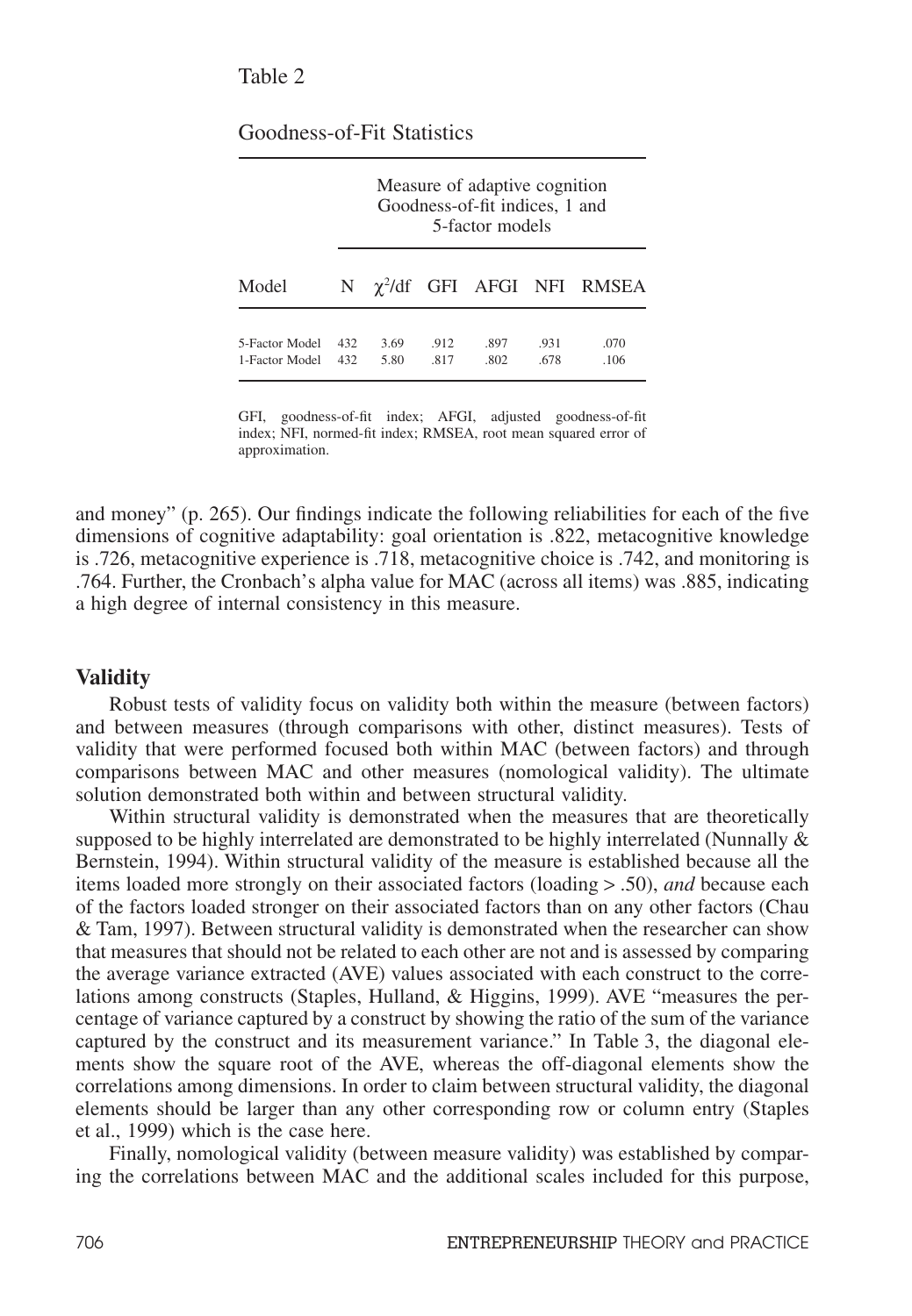| Construct                | Metacognitive<br>knowledge | Metacognitive<br>experience | Metacognitive<br>control | Monitoring | Goal<br>orientation |
|--------------------------|----------------------------|-----------------------------|--------------------------|------------|---------------------|
|                          |                            |                             |                          |            |                     |
| Metacognitive knowledge  | .742                       |                             |                          |            |                     |
| Metacognitive experience | .328                       | .821                        |                          |            |                     |
| Metacognitive control    | .647                       | .574                        | .743                     |            |                     |
| Monitoring               | .438                       | .673                        | .537                     | .698       |                     |
| Goal orientation         | .736                       | .348                        | .538                     | .673       | .847                |

## Statistical Structure Analysis

*Notes:* The bold diagonal elements are the square root of the variance shared between the constructs and their measures (i.e., the average variance extracted). Off-diagonal elements are the correlations between the constructs. Validity is demonstrated if the off-diagonal elements are larger than any corresponding row or column entry.

specifically a Need for Cognition (NFC) scale (Cacioppo, Petty, & Kao, 1984), and a Conservatism-Liberalism scale (Mehrabian, 1996). Theoretically, we would expect that individuals' MAC score should be correlated with scores on the NFC scale. Cacioppo, Petty, and Kao's NFC scale represents an individual difference measure that captures the extent to which individuals enjoy "effortful" cognitive activity, such that a high score on the NFC is indicative of an individual that engages in—and is satisfied by—challenging cognitive tasks. By its very nature, to engage metacognitive processes implies an intrinsic motivation toward "effortful" cognitive activity, and thus we expect the NFC scale to be positively and highly correlated with the MAC. This was the case with a correlation of .295  $(p < .01)$  establishing "between measure" validity. Mehrabian's Conservatism-Liberalism scale represents an individual difference measure that captures political orientation (either conservative or liberal political views). As this measure is theoretically unrelated to metacognitive processes and cognitive adaptability, we expect to find a nonsignificant correlation. We found a low, nonsignificant correlation between MAC and the Conservatism-Liberalism scale (*p* > .10).

## **Discussion and Conclusion**

Early entrepreneurship research adopted a psychological lens to study individual entrepreneurial characteristics (Carland, Hoy, & Carland, 1988; Hornaday & Aboud, 1971; McGrath, MacMillan, & Scheinberg, 1992). However, addressing the utility of that research in entrepreneurship, Shaver and Scott wrote that "not even the most resolute advocate for "enduring personality differences between entrepreneurs and nonentrepreneurs" would argue that a complete map of the human genome will revel a specific gene that can separate new venture founders from everyone else" (1991, p. 32). Recently, however, entrepreneurship scholars have returned to their psychological roots to focus on cognitive processes of the entrepreneur (Baron, 1998; Mitchell, Smith et al., 2002; Shepherd & Krueger, 2002). Beginning with McGrath and MacMillan's (2000) conceptualization of the *entrepreneurial mind-set*, strategy scholars have embraced the notion that dynamic sensemaking and decision processes are central to success in an entrepreneurial environment (Ireland, Hitt, & Sirmon, 2003). That said, there has been a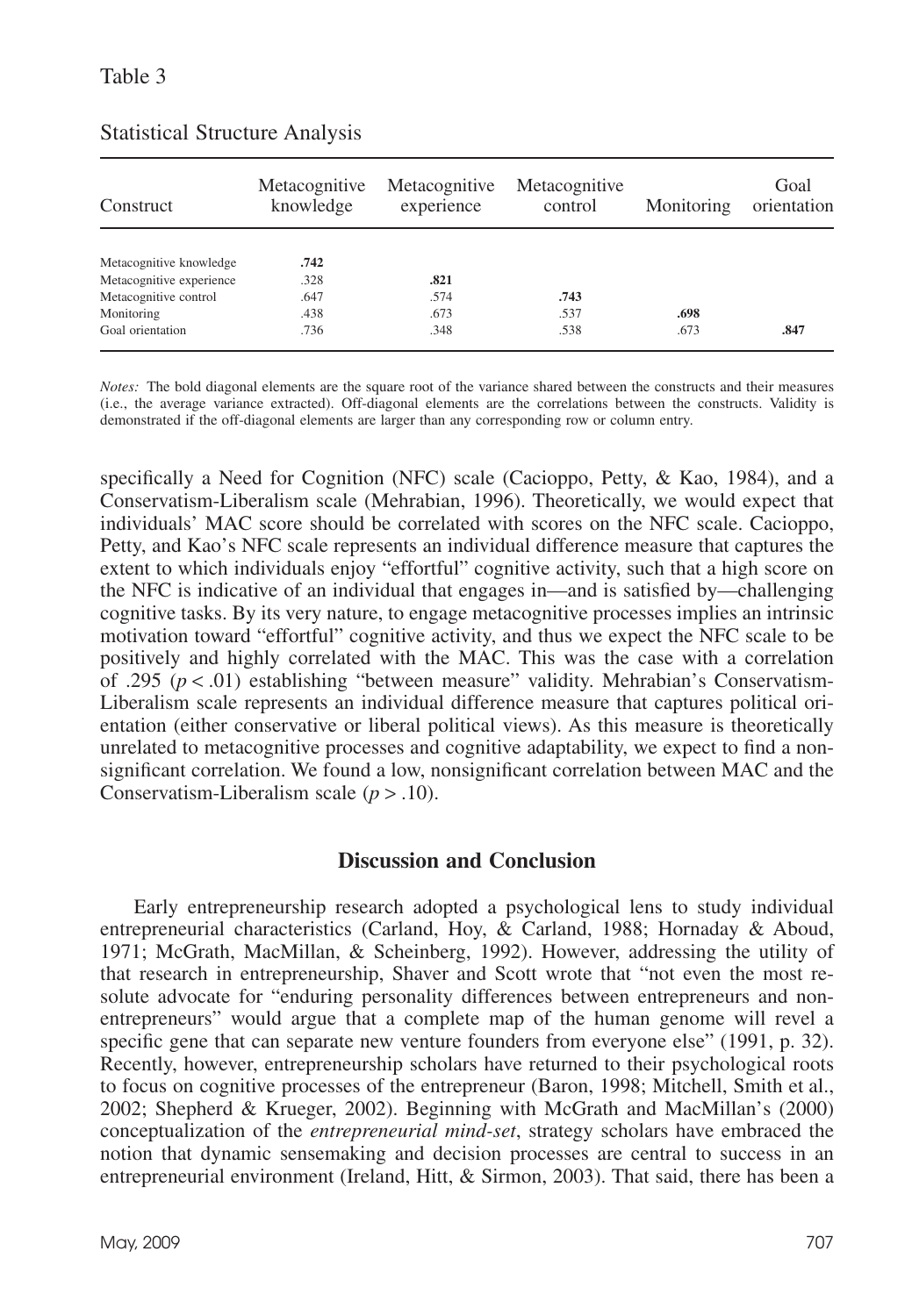notable absence in the literature of work focused on somehow capturing and quantifying the cognitive underpinnings of the entrepreneurial mind-set, and other similar conceptualizations of entrepreneurial cognitions. We suggest here that cognitive adaptability enabled by metacognition may be an important cognitive process in the entrepreneurial context. While cognitive approaches to entrepreneurship have devoted considerable energy to defining "entrepreneurial cognitions" based on knowledge (Shane, 2000) or heuristics (Alvarez & Busenitz, 2001), cognitive adaptability, as a process-orientated, individual difference measure is new to entrepreneurship. It is our hope that the development of the MAC will motivate future research directed toward the role that cognitive adaptability plays relative to performance, given entrepreneurial tasks such as opportunity recognition, discovery, and new venture creation.

For example, a noteworthy contribution of this scale may relate to advancing work focused on the role that heuristics play in information processing in an entrepreneurial context. Existing research on heuristics has increased our understanding of information processing (especially cognitive load and speed) and decision errors. With regard to entrepreneurship, this work has highlighted the decision errors entrepreneurs may commit due, in part, to their extreme environmental conditions (Baron, 1998). An investigation of the types of cognitive strategies available to the entrepreneur could extend the entrepreneurial heuristic research. In a sense, metacognition serves as a psychological mechanism that bridges the divide between the biases embedded in individuals' cognitive mechanisms, and a state of cognitive adaptability that facilitates functioning in a dynamic environment. Metacognition can help individuals compensate for limitations to decision making brought on by heuristics and biases in decision making. This compensating effect of metacognition may be especially important for entrepreneurs who often need to access different cognitive strategies given their dynamic and challenging environment.

Further, the ability to sense and adapt to uncertainty may characterize a critical entrepreneurial resource. Like for knowledge (Zahra & George, 2002), cognitive adaptability represents an individual difference variable that may help explain the assimilation of new information into new knowledge, and "enhance our understanding of the cognitive factors that influence key aspects of the entrepreneurial process" (Baron & Ward, 2004, p. 553). For example, our measure of cognitive adaptability may facilitate research focused on better understanding the role that environmental feedback plays in the decision-making process. Little attention has been paid to the role of processing feedback in entrepreneurship in general, and specifically to individual differences in one's ability to "make the most" of feedback. For example, why are some individuals more adept at utilizing feedback—integrating the relationships between the task, the feedback, and their own decision policies—in a way to promote cognitive adaptability and thus normatively "better" decisions? We suggest metacognitive awareness as a partial explanation. The development of this measure allows for the empirical investigation of the role that metacognition may play in the effective incorporation of decision feedback into subsequent decision policies, suggesting an explanation for variance in decision outcomes across entrepreneurs, given homogeneity in terms of feedback from the environment.

Finally, the measure has implications for the pedagogy of entrepreneurship and teaching in general, and these implications can be realized given that research has repeatedly demonstrated that metacognition can be taught, and cognitive adaptability enhanced (Mevarech, 1999; Nietfeld & Schraw, 2002; Schmidt & Ford, 2003). In the classroom, the concomitant consideration of cognitive adaptability in the design of curriculum and teaching methodologies can enhance learning and propel "adaptable" thinking—an attribute that this study demonstrates will pay dividends once our students become managers or entrepreneurs themselves.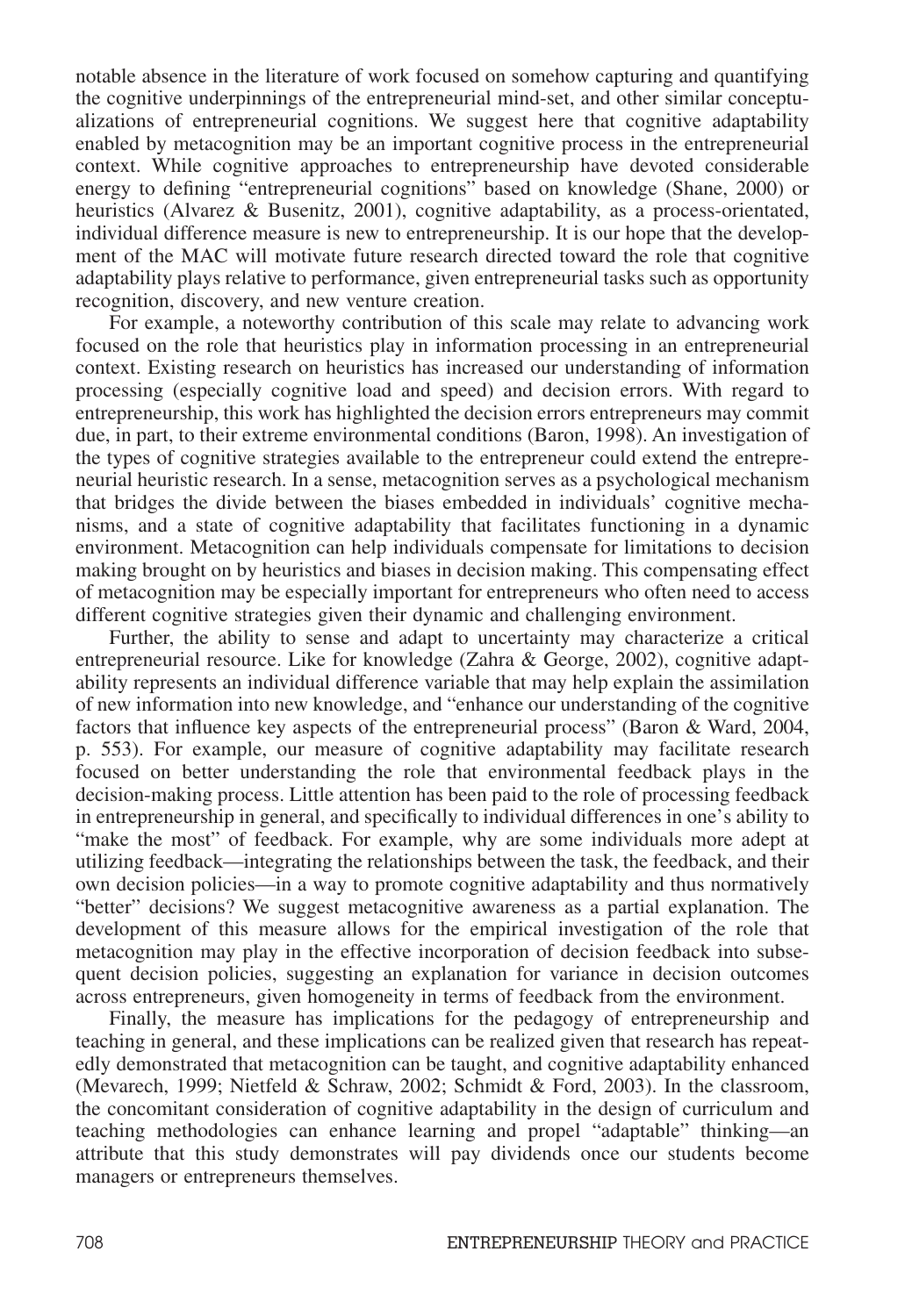#### **Potential Limitations**

The principal limitation of this study is also the principal limitation of factor analysis, which relates to methodological approaches to data reduction and analysis: specifically the appropriateness and utility of certain extraction and rotational methods given the purpose and nature of the analysis (exploratory vs. confirmatory; correlated vs. uncorrelated). As inventory items are reduced to factors, relations between the factors begin to define the relations in the items they represent (Goldberg  $\&$  Digman, 1994). Thus many suggest that the technique only creates hypothetical and tentative relationships as the observed data is decomposed. We note this debate as a limitation, while also highlighting that our methodological choices (as to extraction method, rotation, etc.) were based on the most accepted assumptions about factor analysis techniques in cognitive and social psychology (consistent with Reis & Judd, 2000).

#### **Conclusion**

In this article we conceptualized cognitive adaptability as the extent to which individuals are dynamic, flexible, self-regulating, and engaged in the process of generating multiple decision frameworks focused on sensing and processing variations in environments, then subsequently selecting among those multiple alternatives to effectively interpret, plan, and implement a wide variety of personal, social, and organizational goals in the context of a changing reality. Drawing on existing theory and empirical work from both cognitive and social psychology on metacognition, we developed a 36-item MAC and found it to have good psychometric properties as evidenced by its factor structure and its validity. Using a sample of 432 individuals, we confirmed that: (1) the factor structure was consistent with five theoretically derived dimensions, (2) MAC was highly correlated with an *a priori* related measure (need for cognition measure), and (3) MAC was not highly correlated with an *a priori* unrelated measure (a political philosophy measure). We believe that MAC "opens up" numerous opportunities for important empirical testing of cognitive adaptability in entrepreneurial contexts.

#### **Appendix: Items of the "Generalized Measure of Adaptive Cognition"\***

#### **Goal Orientation**

I often define goals for myself. (17)

I understand how accomplishment of a task relates to my goals. (44)

I set specific goals before I begin a task. (49)

I ask myself how well I've accomplished my goals once I've finished. (51)

When performing a task, I frequently assess my progress against my objectives. (53) **Metacognitive Knowledge**

I think of several ways to solve a problem and choose the best one. (2)

I challenge my own assumptions about a task before I begin. (3)

I think about how others may react to my actions. (6)

I find myself automatically employing strategies that have worked in the past. (8)

I perform best when I already have knowledge of the task. (15)

I create my own examples to make information more meaningful. (21)

<sup>\*</sup> Items are presented in this Appendix grouped based on the dimensions of metacognitive awareness described in this article. It is recommended that items be randomized when administering the instrument.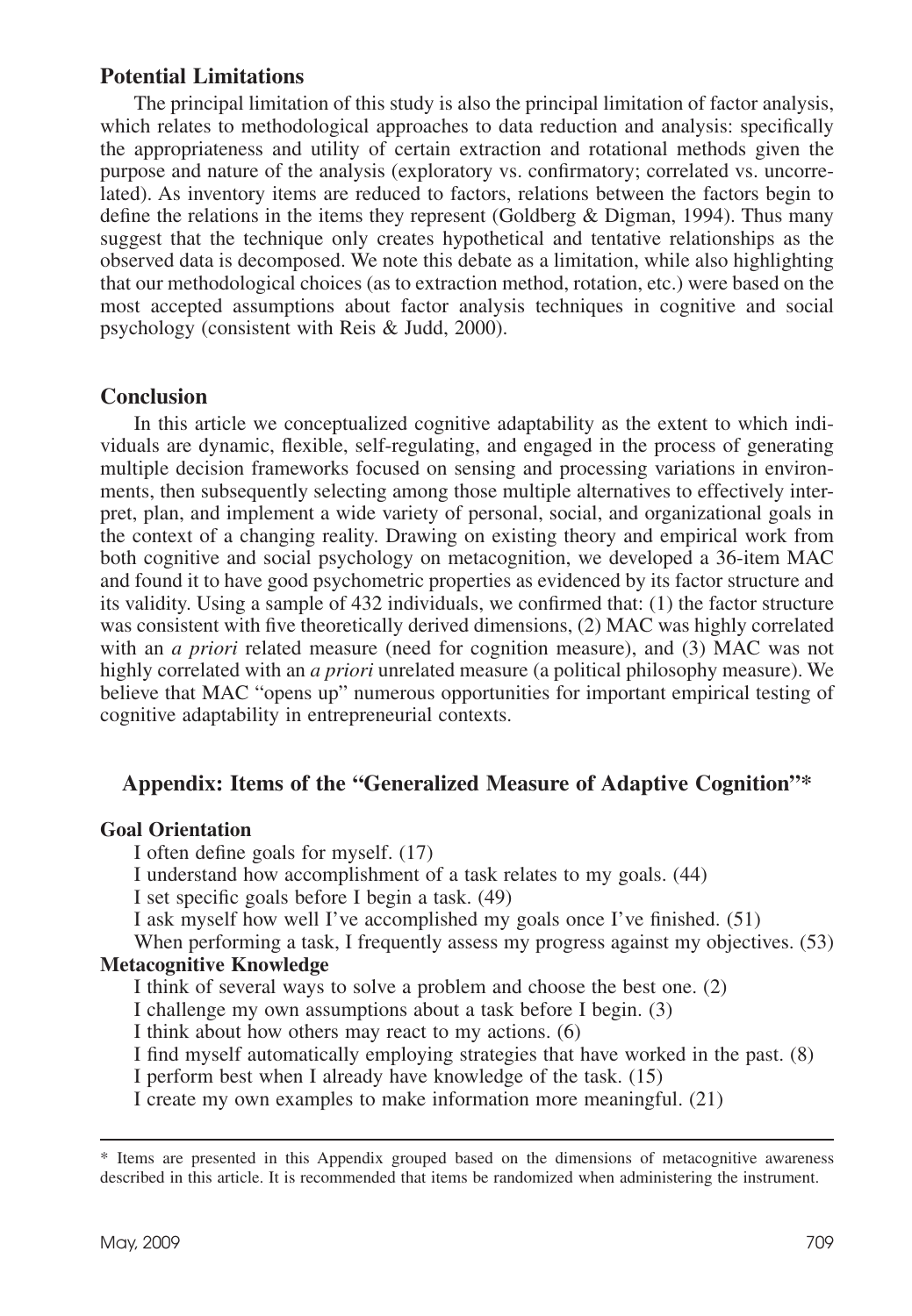I try to use strategies that have worked in the past. (22)

I ask myself questions about the task before I begin. (23)

I try to translate new information into my own words. (25)

I try to break problems down into smaller components. (30)

I focus on the meaning and significance of new information. (48)

#### **Metacognitive Experience**

I think about what I really need to accomplish before I begin a task. (9)

I use different strategies depending on the situation. (18)

I organize my time to best accomplish my goals. (28)

I am good at organizing information. (29)

I know what kind of information is most important to consider when faced with a problem. (33)

I consciously focus my attention on important information. (34)

My "gut" tells me when a given strategy I use will be most effective. (35)

I depend on my intuition to help me formulate strategies. (37)

#### **Metacognitive Choice**

I ask myself if I have considered all the options when solving a problem. (11)

I ask myself if there was an easier way to do things after I finish a task. (36)

I ask myself if I have considered all the options after I solve a problem. (50)

I re-evaluate my assumptions when I get confused. (52)

I ask myself if I have learned as much as I could have when I finished the task. (54) **Monitoring**

I periodically review to help me understand important relationships. (38)

I stop and go back over information that is not clear. (41)

I am aware of what strategies I use when engaged in a given task. (42)

I find myself analyzing the usefulness of a given strategy while engaged in a given task. (43)

I find myself pausing regularly to check my comprehension of the problem or situation at hand. (45)

I ask myself questions about how well I am doing while I am performing a novel task. (46)

I stop and reread when I get confused. (47)

# **REFERENCES**

Allen, B. & Armour-Thomas, E. (1993). Construct validation of metacognition. *Journal of Psychology*, *127*, 203–211.

Alvarez, S. & Busenitz, L. (2001). The entrepreneurship of resource-based theory. *Journal of Management*, *27*(6), 755–776.

Audia, R., Locke, E., & Smith, K. (2000). The paradox of success: An archival and a laboratory study of strategic persistence following radical environmental change. *Academy of Management Journal*, *43*, 837–853.

Baron, R. (1998). Cognitive mechanisms in entrepreneurship: Why and when entrepreneurs think differently than other people. *Journal of Business Venturing*, *13*(4), 275–295.

Baron, R. & Ward, T. (2004). Expanding entrepreneurial cognition's toolbox: Contributions from the field of cognitive science. *Entrepreneurship Theory and Practice*, *28*(6), 553–573.

Bernstein, I.H. (1988). *Applied multivariate analysis*. New York: Springer.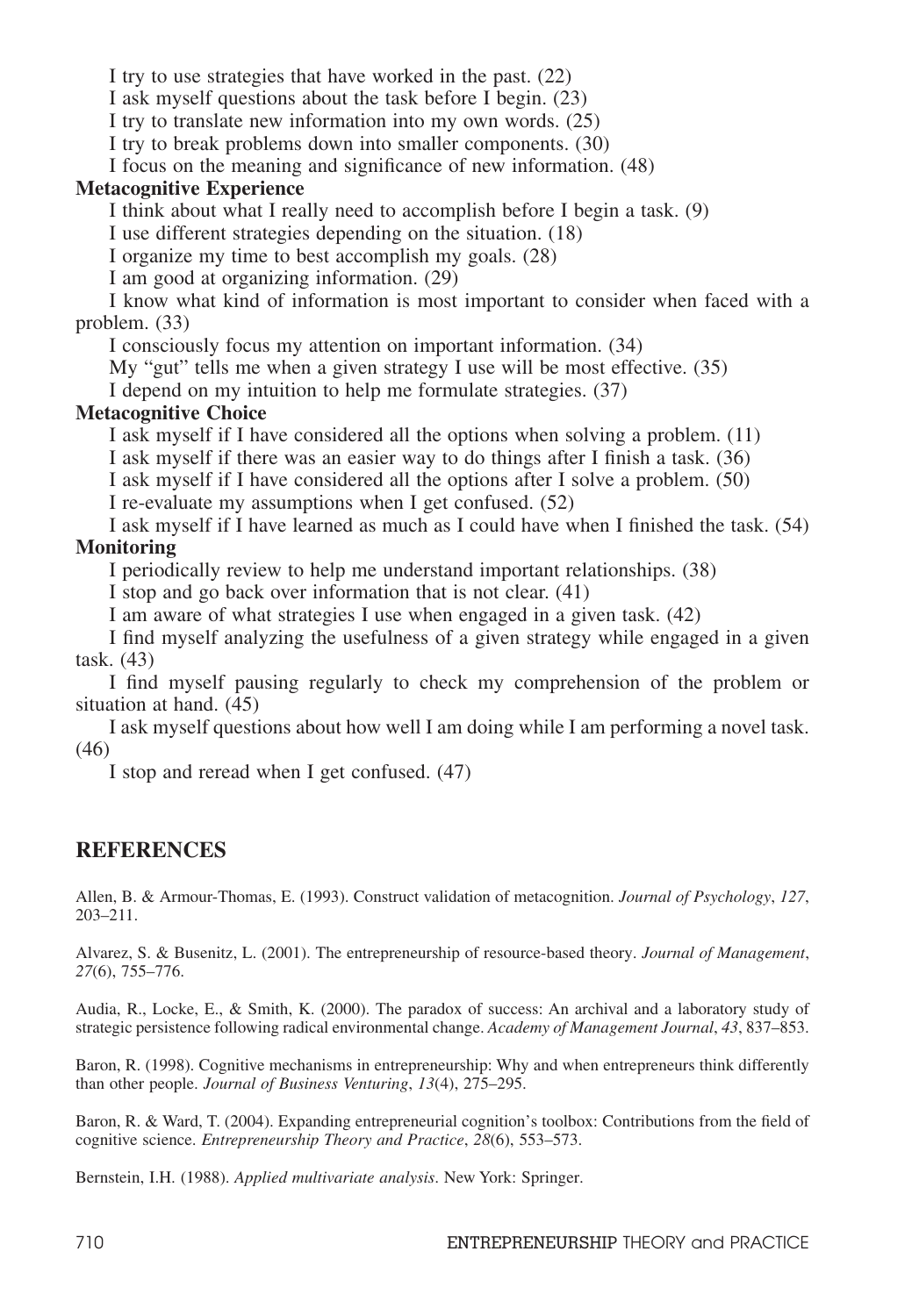Brock, D. & Sulsky, L. (1994). Attitudes toward computers: Construct validation and relations to computer use. *Journal of Organizational Behavior*, *15*, 17–36.

Brown, A. (1987). Metacognition and other mechanisms. In F.E. Weinert & R.H. Kluwe (Eds.), *Metacognition, motivation, and understanding* (pp. 65–116). Hillsdale, NJ: Lawrence Erlbaum Associates.

Brown, T., Davidsson, P., & Wiklund, J. (2001). An operationalization of Stevenson's conceptualization of entrepreneurship as opportunity-based firm behavior. *Strategic Management Journal*, *22*, 953–969.

Cacioppo, J., Petty, R., & Kao, C. (1984). The efficient assessment of need for cognition. *Journal of Personality Assessment*, *48*, 306–307.

Carland, J.W., Hoy, F., & Carland, J.A.C. (1988). Who is an entrepreneur? Is a question worth asking. *American Journal of Small Business*, *Spring*, 33–39.

Chau, P. & Tam, K. (1997). Factors affecting the adoption of open systems: An exploratory study. *MIS Quarterly*, *21*, 1–24.

Colquitt, J.A. (2001). On the dimensionality of organizational justice: A construct validation of a measure. *Journal of Applied Psychology*, *86*, 386–401.

Copeland, R., Francia, A., & Strawser, R. (1973). Students as subjects in behavioral research. *Accounting Review*, *48*, 365–372.

Covin, J.G. & Slevin, D.P. (1986). The development and testing of an organizational-level entrepreneurship scale. In R. Ronstadt, J.A. Hornaday, R. Peterson, & K.H. Vesper (Eds.), *Frontiers of entrepreneurship research* (pp. 628–639). Wellesley, MA: Babson College.

Covin, J.G. & Slevin, D.P. (1988). The influence of organization structure on the utility of an entrepreneurial top management style. *Journal of Management Studies*, *25*, 217–234.

Covin, J.G. & Slevin, D.P. (1989). Strategic management of small firms in hostile and benign environments. *Strategic Management Journal*, *10*, 75–87.

Dipboye, R. & Flanagan, M. (1979). Research setting in industrial and organizational psychology: Are findings in the field more generalizable than in the laboratory? *American Psychologist*, *34*, 141–150.

Earley, P.C. & Ang, S. (2003). *Cultural intelligence: Individual interactions across cultures*. Palo Alto, CA: Stanford University Press.

Epstein, S., Pacini, R., Denes-Raj, V., & Heier, H. (1996). Individual differences in intuitive-experiential and analytical-rational thinking styles. *Journal of Personality and Social Psychology*, *71*, 390–416.

Flavell, J. (1979). Metacognition and cognitive monitoring: A new area of cognitive-developmental inquiry. *American Psychologist*, *34*, 906–911.

Flavell, J. (1987). Speculations about the nature and development of metacognition. In F.E. Weinert & R.H. Kluwe (Eds.), *Metacognition, motivation, and understanding* (pp. 21–29). Hillside, NJ: Erlbaum.

Ford, K., Smith, E., Weissbein, D., Gully, S., & Salas, E. (1998). Relationships of goal orientation, metacognitive activity, and practice strategies with learning outcomes and transfer. *Journal of Applied Psychology*, *83*(2), 218–233.

Glenberg, A. & Epstein, W. (1987). Inexpert calibration of comprehension. *Memory & Cognition*, *15*, 84–93.

Goldberg, L.R. & Digman, J.M. (1994). Revealing structure in the data: Principles of exploratory factor analysis. In S. Strack & M. Lorr (Eds.), *Differentiating normal and abnormal personality* (pp. 216–242). New York: Springer.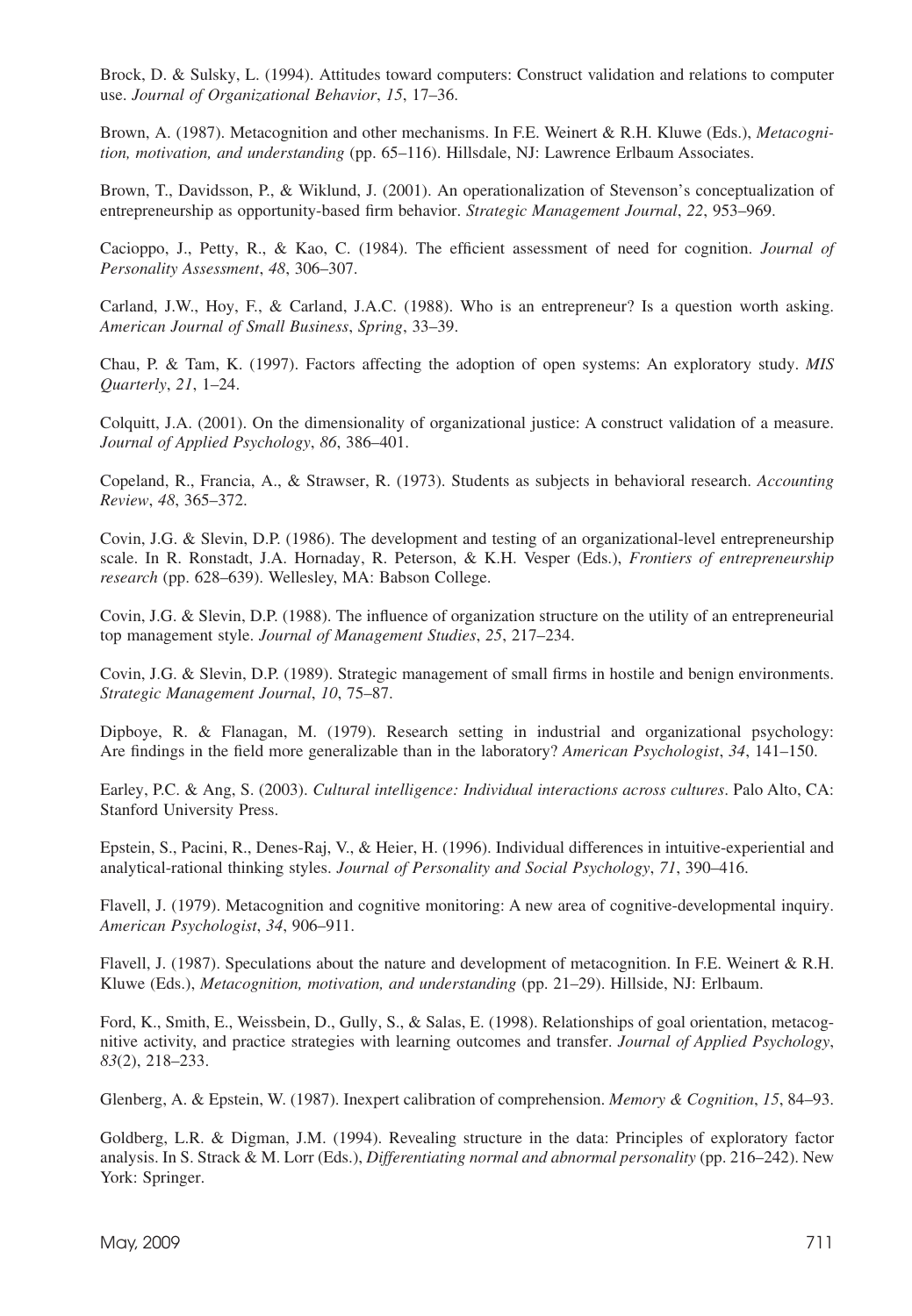Greenberg, J. (1987). The college sophomore as a Guinea pig: Setting the record straight. *Academy of Management Review*, *12*(1), 157–159.

Griffin, D. & Ross, L. (1991). Subjective construal, social inference, and human misunderstanding. In M. Zanna (Ed.), *Advances in experimental social psychology* (Vol. 24, pp. 319–356). New York: Academic Press.

Guterman, E. (2002). Toward a dynamic assessment of reading: Applying metacognitive awareness guiding to reading assessment tasks. *Journal of Research in Reading*, *25*(3), 283–298.

Hair, J.F., Jr., Anderson, R.E., Tatham, R.L., & Black, W.C. (1998). *Multivariate data analysis with readings* (5th ed.). Upper Saddle River, NJ: Prentice-Hall International.

Harkness, A.R., Tellegen, A., & Waller, N. (1995). Differential conversion of self-report and informant data for multidimensional personality questionnaire traits: Implications for the construct of negative emotionality. *Journal of Personality Assessment*, *64*, 185–205.

Hatcher, L. (1994). *A step-by-step approach for using the SAS systems for factor analysis and structural equation modeling*. Cary, NC: SAS Institute.

Haynie, M. & Shepherd, D.A. (2009). A measure of adaptive cognition for entrepreneurship research. *Entrepreneurship Theory and Practice*, *33*(3), 695–714.

Heise, D.R. (1965). Semantic differential profiles for 1,000 most frequent English words. *Psychological Monographs*, *70*(8), 601–623.

Higgins, E. (1997). Beyond pleasure and pain. *American Psychologist*, *52*, 1280–1300.

Hitt, M.A., Keats, B.W., & DeMarie, S.M. (1998). Navigating in the new competitive landscape: Building strategic flexibility and competitive advantage in the 21st century. *Academy of Management Executive*, *12*, 22–42.

Hornaday, J. & Aboud, J. (1971). Characteristics of successful entrepreneurs. *Personnel Psychology*, *24*(2), 141–154.

Hu, L. & Bentler, P. (1999). Cut-off criteria for fit indexes in covariance structure analysis: Conventional criteria versus new alternatives. *Structural Equation Modeling*, *6*, 1–55.

Ireland, D., Hitt, M., & Sirmon, D. (2003). A model of strategic entrepreneurship: The construct and its dimensions. *Journal of Management*, *29*(6), 963–990.

Jost, J.T., Kruglanski, A.W., & Nelson, T.O. (1998). Social metacognition: An expansionist review. *Personality and Social Psychology Review*, *2*, 137–154.

Kacmar, M. & Carlson, D. (1997). Further validation of the perceptions of politics scale (POPS): A multiple sample investigation. *Journal of Management*, *23*, 627–659.

Locke, E., Frederick, E., Lee, C., & Bobko, P. (1984). Effect of self-efficacy, goals, and task strategies on task performance. *Journal of Applied Psychology*, *69*, 241–251.

Locke, E. & Latham, G. (1990). Work motivation and satisfaction: Light at the end of the tunnel. *Psychological Science*, *1*, 240–247.

McGrath, R. & MacMillan, I. (2000). *The entrepreneurial mindset: Strategies for continuously creating opportunity in an age of uncertainty*. Cambridge, MA: Harvard Business School Press.

McGrath, R., MacMillan, I., & Scheinberg, S. (1992). Elitists, risk-takers, and rugged individualists? An exploratory analysis of cultural differences between entrepreneurs and non-entrepreneurs. *Journal of Business Venturing*, *7*(2), 115–136.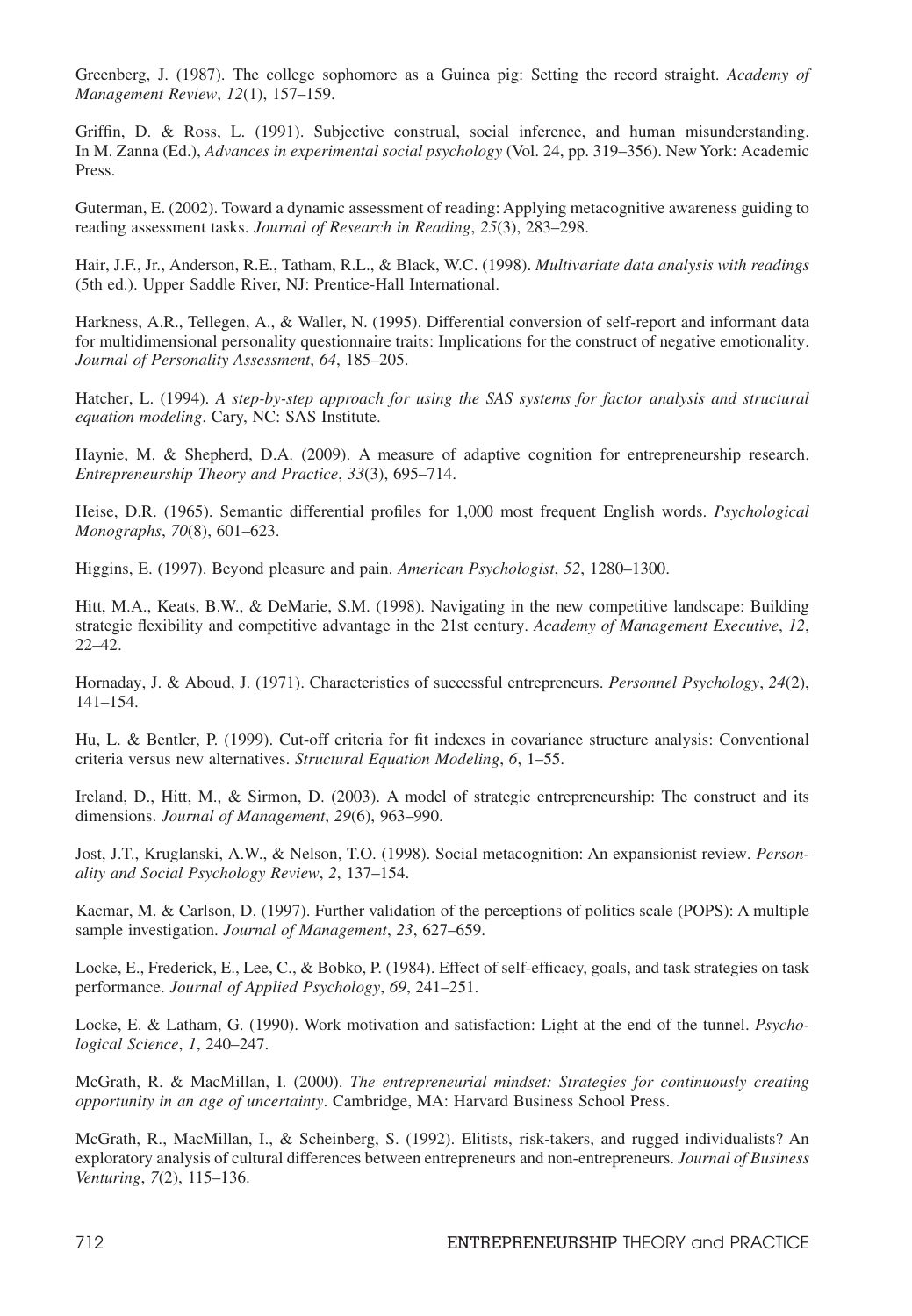Mehrabian, A. (1996). Relations among political attitudes, personality, and psychopathology assessed with new measures of libertarianism and conservatism. *Basic and Applied Social Psychology*, *18*, 469–491.

Melot, A. (1998). The relationship between metacognitive knowledge and metacognitive experiences: Acquisition and re-elaboration. *European Journal of Psychology of Education*, *13*, 75–89.

Mevarech, Z. (1999). Effects of metacognitive training embedded in cooperative settings on mathematical problem solving. *Journal of Educational Research*, *92*(4), 195–205.

Miller, C. & Ireland, R.D. (2005). Intuition in strategic decision making: Friend or foe in the fast-paced 21st century. *Academy of Management Executive*, *19*(1), 19–30.

Miller, D. (1983). The correlates of entrepreneurship in three types of firms. *Management Science*, *29*, 770–791.

Mitchell, R., Busenitz, L., Lant, T., McDougall, P., Morse, E., & Smith, B. (2002). Toward a theory of entrepreneurial cognition: Rethinking the people side of entrepreneurship research. *Entrepreneurship Theory and Practice*, *27*(2), 93–105.

Mitchell, R.K., Smith, J.B., Morse, E.A., Seawright, K.W., Peredo, A.M., & McKenzie, B. (2002). Are entrepreneurial cognitions universal? Assessing entrepreneurial cognitions across cultures. *Entrepreneurship Theory and Practice*, *26*(4), 9–33.

Nelson, T. (1996). Consciousness and metacognition. *American Psychologist*, *51*, 102–129.

Nelson, T. & Narens, L. (1994). Why investigate metacognition? In A. Shimamura & J. Metcalfe (Eds.), *Metacognition: Knowing about knowing* (pp. 1–26). Cambridge, MA: MIT Press.

Nietfeld, J. & Schraw, G. (2002). The effect of knowledge and stratey training on monitoring accuracy. *Journal of Educational Research*, *95*(3), 131–142.

Nunnally, J.C. (1978). *Psychometric theory* (2nd ed.). New York: McGraw-Hill.

Nunnally, J. & Bernstein, I. (1994). *Psychometric theory* (3rd ed.). New York: McGraw Hill.

Reis, H. & Judd, C. (2000). *Handbook of research methods in social and personality psychology*. Cambridge: Cambridge University Press.

Robinson, P., Huefner, J., & Hunt, K. (1991). Entrepreneurial research on student subjects does not generalize to real world entrepreneurs. *Journal of Small Business Management*, *29*, 42–50.

Rozin, P. (1976). The evolution of intelligence and access to the cognitive unconscious. *Progress in Psychobiology and Physiological Psychology*, *6*, 245–280.

Rummel, R.J. (1970). *Applied factor analysis*. Evanston, IL: Northwestern University Press.

Sarasvathy, S. (2001). Causation and effectuation: Toward a theoretical shift from economic inevitability to entrepreneurial contingency. *Academy of Management Review*, *26*(2), 243–264.

Schacter, D.L. (1996). *Searching for memory: The brain, the mind, and the past*. New York: Basic Books, Inc.

Schmidt, A. & Ford, K. (2003). Learning within a learner control training environment: The interactive effects of goal orientation and metacognitive instruction on learning outcomes. *Personnel Psychology*, *56*(2), 405– 429.

Schraw, G. (1998). Promoting general metacognitive awareness. *Instructional Science*, *26*, 113–125.

Schraw, G. & Dennison, R. (1994). Assessing metacognitive awareness. *Contemporary Educational Psychology*, *19*, 460–475.